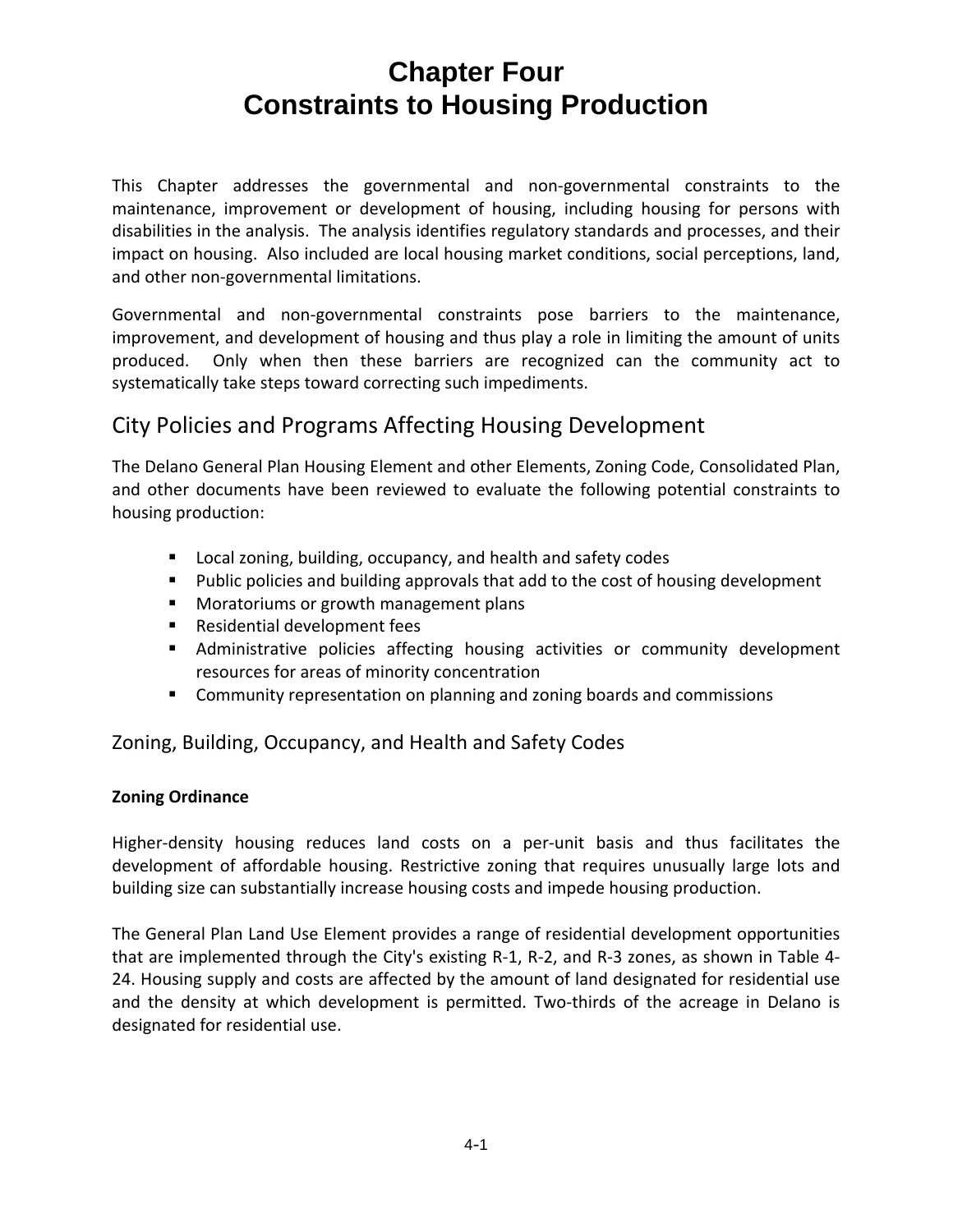#### **Table 4‐1 Residential Land Use Designations**

| <b>General Plan</b><br><b>Land Use Category</b> | Corresponding<br><b>Zone Districts</b> | <b>Typical Residential Types</b>                                                                                         |
|-------------------------------------------------|----------------------------------------|--------------------------------------------------------------------------------------------------------------------------|
| Low Density Residential                         | R1                                     | Single-family detached residential<br>Development                                                                        |
| Medium Density<br>Residential                   | R <sub>2</sub>                         | Attached or detached units, often<br>single-family residences, duplexes,<br>triplexes, and four-plexus                   |
| High Density Residential<br>(HDR)               | R <sub>3</sub>                         | A variety of multi-family housing<br>types, including garden style units,<br>townhouses, apartments, and<br>condominiums |

Source: City of Delano General Plan Land Use Element 2007

The Zoning Ordinance establishes lot dimension and setback requirements for structures in each residential zoning district. The required front setback is 20 feet to the garage and 25 feet to the front of the house in R1 zoned districts. Table 4-25 shows the Zoning District Development Standards for Residential Zones in the City. Table 4‐26 shows the Zoning District Development Standards for Commercial Zones in the City. Delano's requirements for on-site improvements as expressed in the Zoning Ordinance are typical of California communities, and are not considered to be unusually restrictive as a constraint on the development of housing.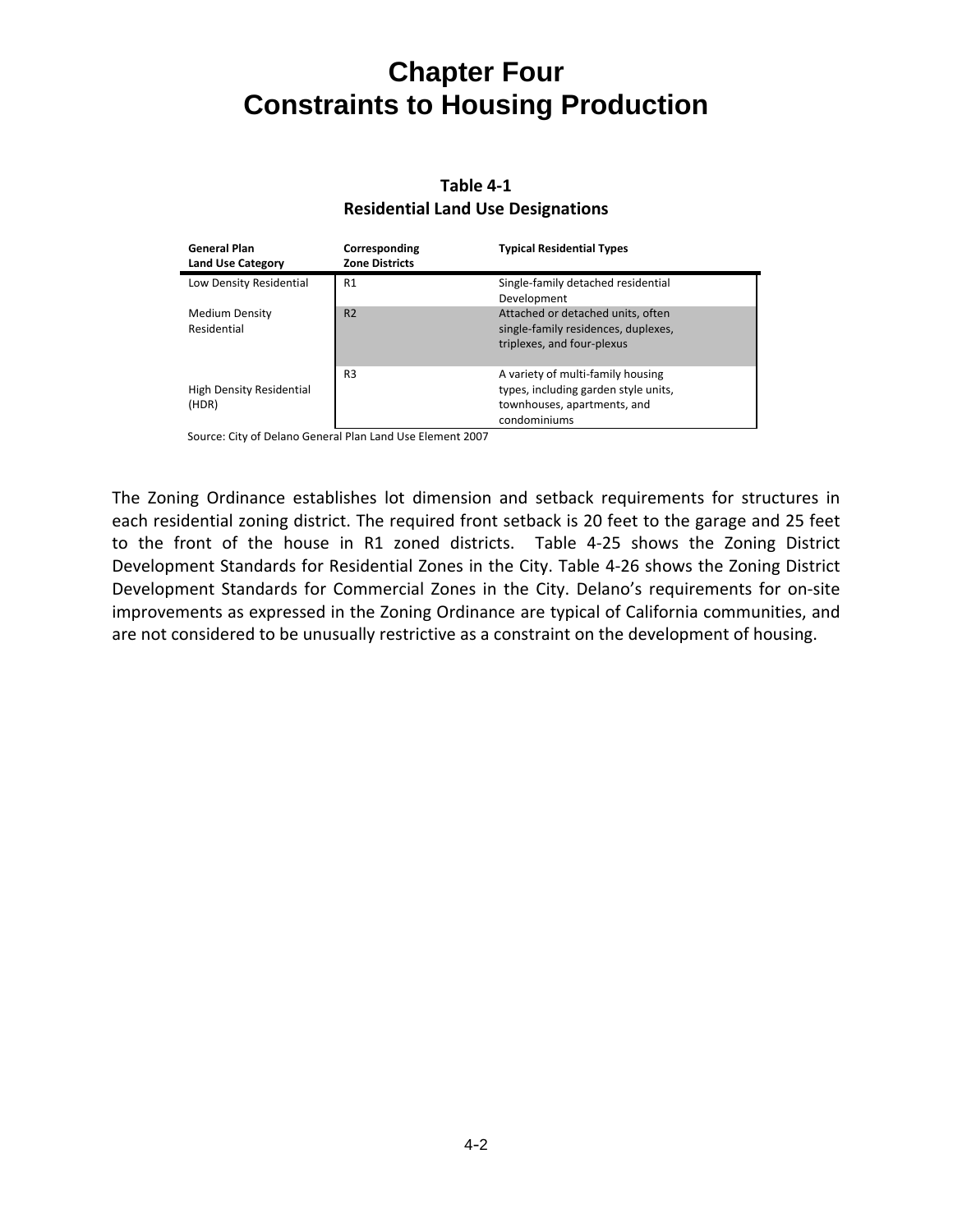| Table 4-2                                                |
|----------------------------------------------------------|
| <b>Residential Zoning District Development Standards</b> |

|                                                                                                                                                     | $R-A$                        | $R-1$                 | $R-2$           | $R-3$            |
|-----------------------------------------------------------------------------------------------------------------------------------------------------|------------------------------|-----------------------|-----------------|------------------|
| 1. Minimum lot area<br>a. interior<br>(Net area in sq ft)<br>b. corner                                                                              | 108.900<br>108,900           | 6.000<br>6,500        | 9.000<br>9,500  | 12.000<br>12,500 |
| Minimum lot width<br>a. interior lot<br>2.<br>b. corner lot                                                                                         | 200<br>200"                  | 60'<br>65'            | 75'<br>80'      | 90'<br>100'      |
| 3. Minimum lot depth                                                                                                                                | 400'                         | $100^{\circ}$         | 100"            | 100"             |
| Minimum front yard set-back<br>4.<br>Lot adjacent to a straight street<br>a.<br>Cul-de-sac lot or knuckle lot<br>b.                                 | 40<br>40'                    | 25"<br>20"            | 20"<br>20'      | 20'<br>20'       |
| 5. Minimum interior side yard setback<br>1 story<br>a.<br>Any portion of a structure exceeding 1 story<br>Cul-de-sac lot or knuckle lot<br>b.<br>C. | 25'<br>$25^{\circ}$<br>25'   | 5'<br>5'<br>5'        | 5'<br>10'<br>5' | 5'<br>10'<br>5'  |
| Minimum street side yard setback:<br>6.<br>corner lot<br>a.<br>b.<br>reverse corner lot                                                             | $30^{\circ}$<br>$30^{\circ}$ | $10^{\circ}$<br>15'   | 15'<br>10'      | 15<br>15         |
| 7.<br>Minimum rear yard setback:<br>Lot with alley<br>a.<br>Lot with no alley<br>$b$ .                                                              | N/A<br>40'                   | 5'<br>10 <sup>°</sup> | 5'<br>10'       | 5'<br>10'        |
| 8. Maximum lot coverage                                                                                                                             | 25%                          | 40%                   | 50%             | 60%              |
| 9. Maximum height for buildings and structures                                                                                                      | 50'                          | 35'                   | 35'             | 35'              |
| 10. Minimum distance between buildings                                                                                                              | 10"                          | 10"                   | 10'             | 10'              |
| 11. Minimum dwelling unit size (square feet)<br>For Apts. See Notes below                                                                           | 1.450                        | 1,100                 | 650             | 650              |

Source: City of Delano Municipal Code Title 20‐ Chapter 20.4

The City of Delano permits multiple family residential development within its commercial zones, including Neighborhood Commercial, Downtown Commercial and General Commercial, by Conditional Use Permit approval. However, through the Conditional Use Permit review process, the City requires design conformance with the density and development standards of the R‐3 (Multiple Family Residential) zone district.

#### **Family Definition**

A City's zoning ordinance can restrict access to housing for relations failing to qualify as a "family" by the definition specified in the document. Even if the ordinance provides a broad definition, deciding what constitutes a "family" should be avoided by cities to prevent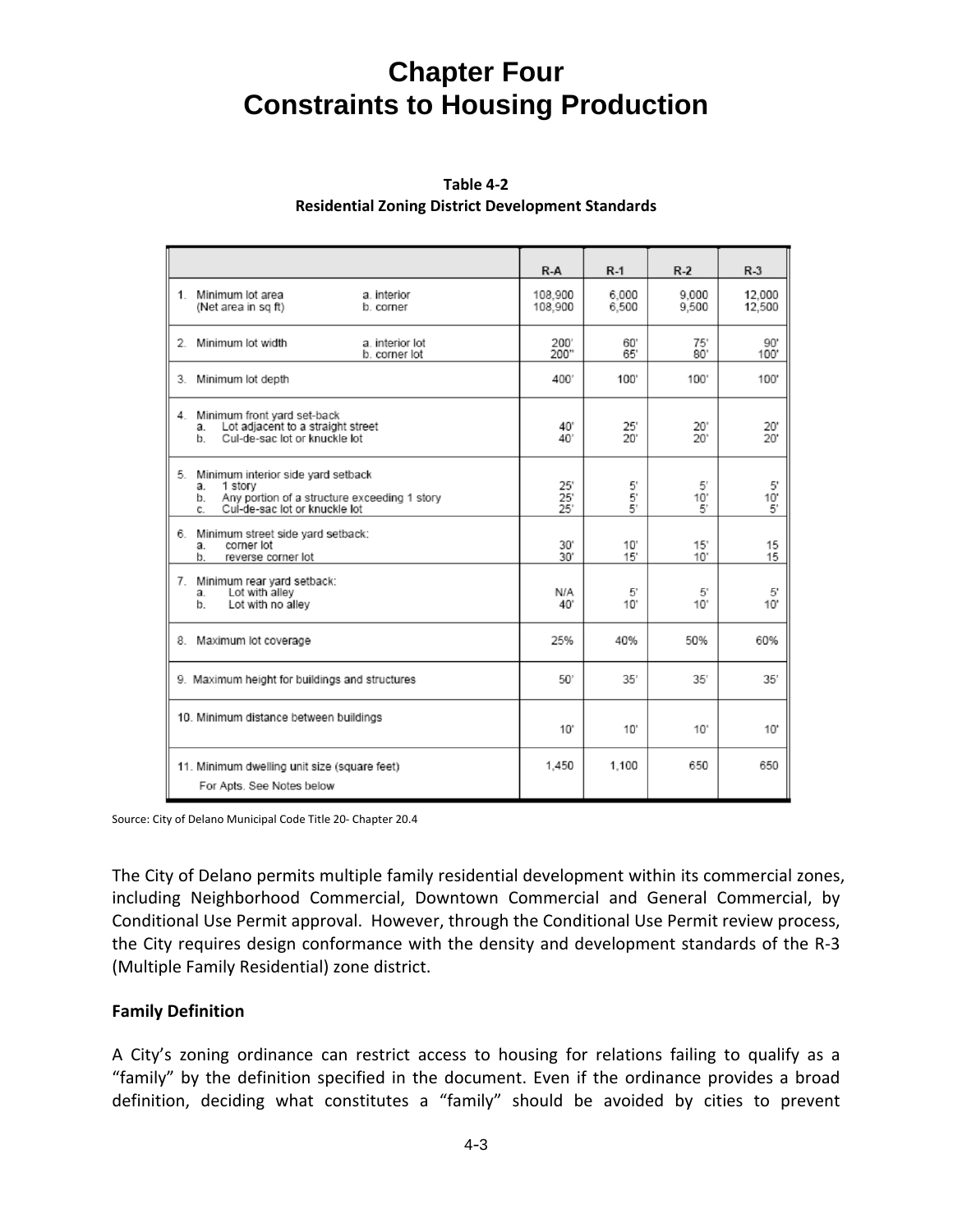confusion or give the impression of restrictiveness. Particularly, when the zoning ordinance uses terms such as "single family homes, defining "family" in too-detailed terms may restrict access to housing for certain segments of the population.

California court cases have ruled that an ordinance that defines a "family" as (a) an individual, (b) two or more persons related by blood, marriage or adoption, or (c) a group of not more than a certain number of unrelated persons as a single housekeeping unit, is invalid. Court rulings stated that defining a family does not serve any legitimate or useful objective or purpose recognized under the zoning and land planning powers of a jurisdiction, and therefore violates rights of privacy under the California Constitution. A zoning ordinance also cannot regulate residency by discrimination between biologically related and unrelated persons.

The City of Delano Zoning Ordinance does not restrict the definition of a "family" to those who are related by blood, marriage or adoption, nor limit the number of unrelated persons who may occupy a single dwelling. According to the Zoning Ordinance, "Household" refers to "All those persons, related and unrelated, who occupy a single housing unit"

#### **Density Bonuses**

A density bonus can be an important tool to encourage a diversity of housing types and prices, particularly affordable housing for families and seniors. The California Government Code Section 65915 requires that cities grant density bonuses of 20 to 35 percent, depending on the amount and type of affordable housing provided. The density bonus regulations allow for exceptions to applicable zoning and other development standards to further encourage development of affordable housing.

Developers may seek a waiver or modification of development standards that have the effect of precluding the construction of a housing development meeting the density bonus criteria. The developer must show that the waiver or modification is necessary to make the housing units economically feasible.

The State density bonus regulations also include incentives and concessions. A developer can receive an incentive or concession based on the proportion of affordable units for target groups. Incentives or concessions may include, but are not limited to, a reduction in setback and square footage requirements or a reduction in the ratio of vehicular parking spaces that would otherwise be required, which results in identifiable, financially sufficient, and actual cost reductions.

The City of Delano in 1990 adopted a density bonus resolution in accordance with the then‐ existing provisions of State law. However, the City needs to update its existing provisions to incorporate the provisions of the more recently adopted SB1818 and SB435 legislation. Adoption of such an amendment is included in the housing programs proposed in this Element.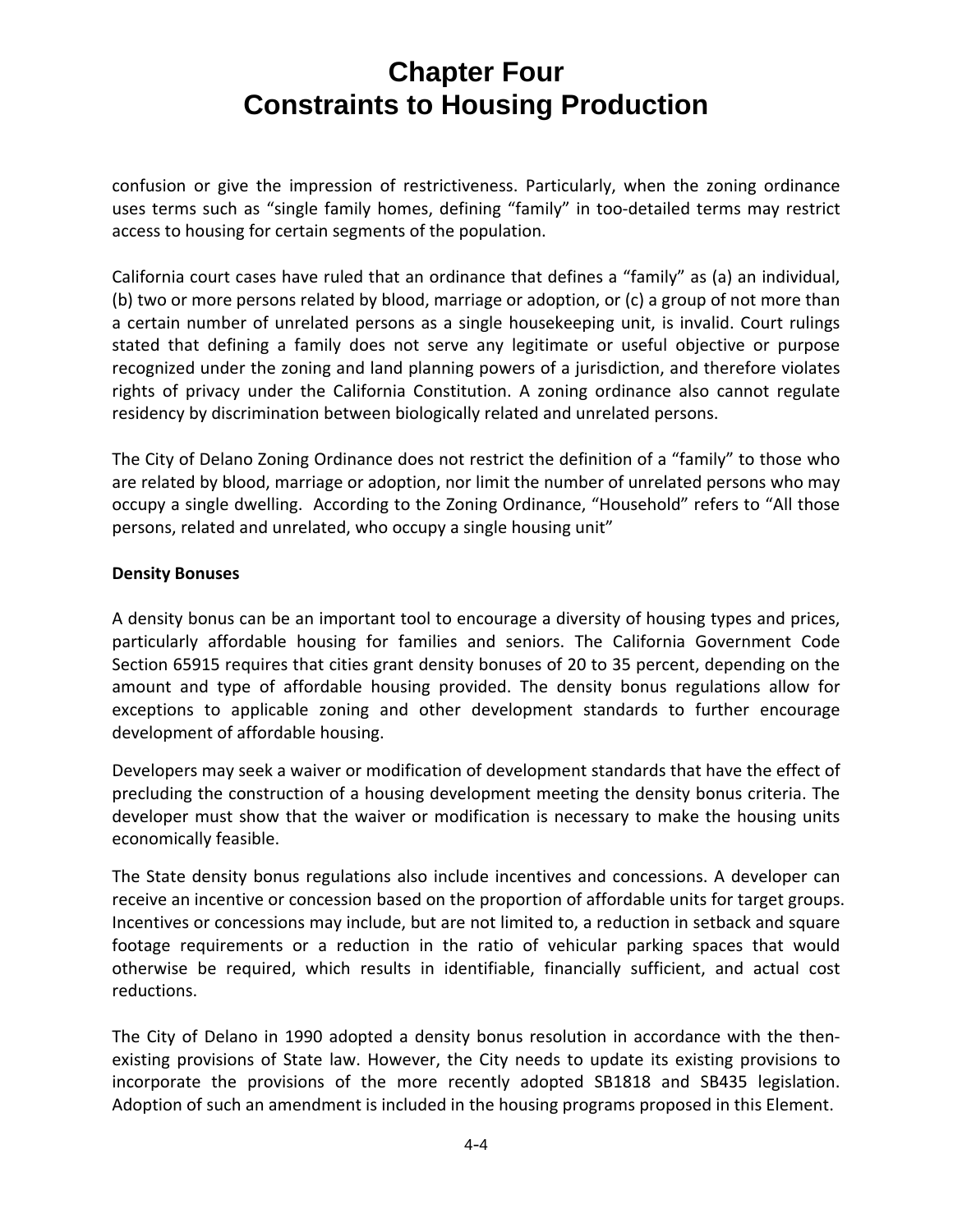#### **Parking Requirements**

When parking requirements are high, housing development costs tend to increase, restricting the range of housing types available in a community. Typically, the concern for high parking requirements relates only to multi-family housing. For single-family developments, the Zoning Ordinance requires two parking spaces within an enclosed garage. Multi‐family residential parking requirements vary depending on number of bedrooms. One bedroom units require 1.5 parking spaces while 2 bedroom units require 2 parking spaces. Table 4‐27 provides further details regarding parking for residential development.

If a developer proposes a housing development which will reserve a specified percentage of units for occupancy by low or very low income households, the City is required by Government Code Section 65915 (described in the previous section) to grant one or more incentives or concessions from otherwise required development standards. These incentives or concessions may include a reduction in the normally required off‐street parking ratio for proposed dwelling units.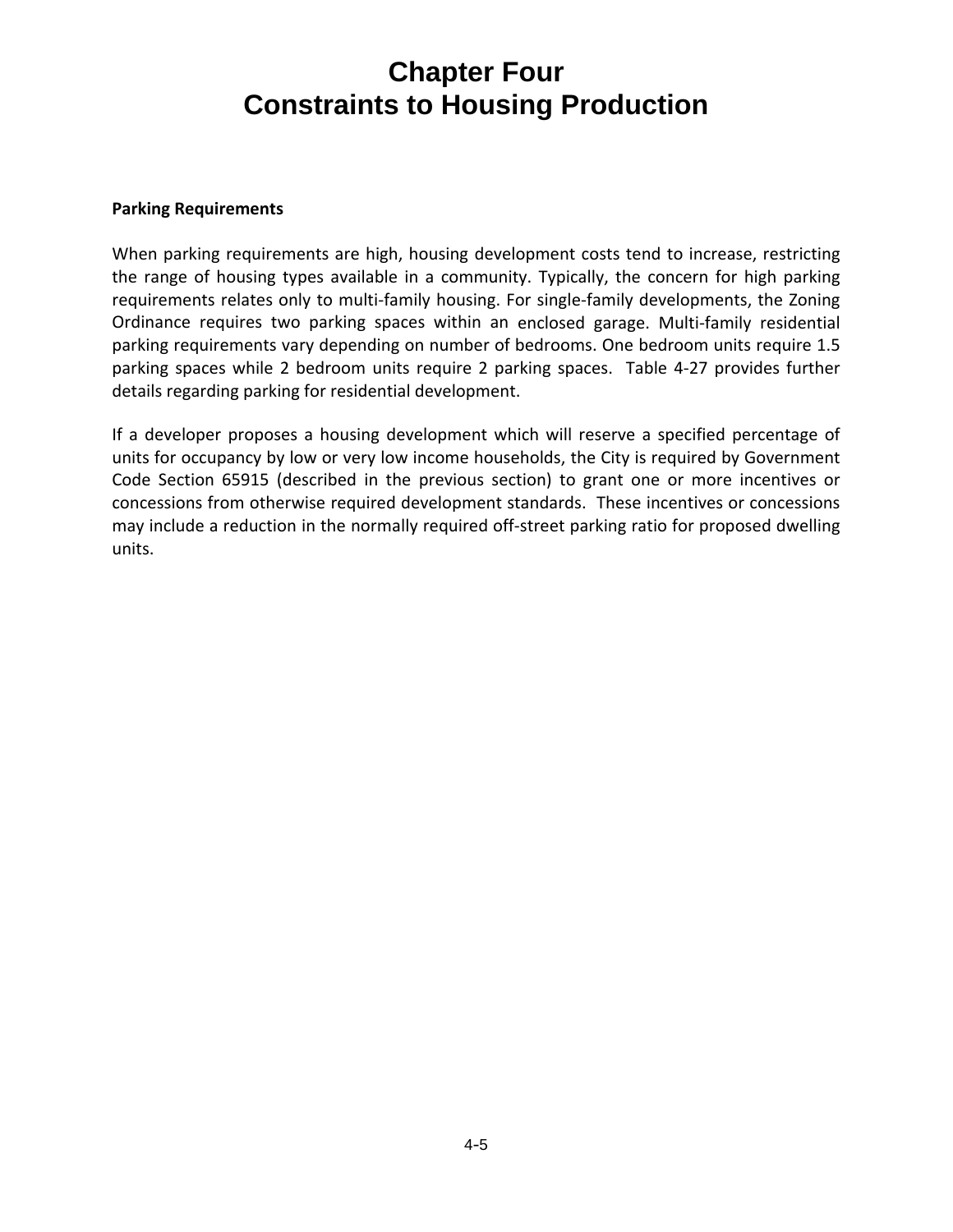|    | Use                                      | <b>Minimum Off-Street</b><br><b>Parking Requirements</b>                               | <b>Maximum</b><br>% Compact<br>Uses | <b>Notes</b>                                                                                                                                                                                                                    |
|----|------------------------------------------|----------------------------------------------------------------------------------------|-------------------------------------|---------------------------------------------------------------------------------------------------------------------------------------------------------------------------------------------------------------------------------|
|    |                                          |                                                                                        |                                     |                                                                                                                                                                                                                                 |
| А. | <b>RESIDENTIAL USES</b>                  |                                                                                        |                                     |                                                                                                                                                                                                                                 |
|    | 1. Single Family Dwelling                | 2 spaces per unit <sup>1,2</sup>                                                       | None                                | Must be provided within<br>an enclosed garage.                                                                                                                                                                                  |
|    |                                          |                                                                                        |                                     | <sup>2</sup> . Units which meet State<br>requirements for 2nd units<br>shall provide an additional<br>parking space.                                                                                                            |
|    | 2. Multi-Family Dwelling                 |                                                                                        |                                     |                                                                                                                                                                                                                                 |
|    | a. Resident Parking <sup>3,4,5,6</sup>   | Studio: 1 space per unit                                                               | None                                | <sup>3</sup> All parking spaces shall<br>be assigned to a specific                                                                                                                                                              |
|    |                                          | 1 bedroom: 1.5 spaces per unit                                                         | None                                | unit                                                                                                                                                                                                                            |
|    |                                          | 2 or more bedrooms: 2 spaces<br>per unit                                               |                                     | <sup>4</sup> Enclosed garage may be<br>required if project qualifies                                                                                                                                                            |
|    |                                          |                                                                                        | None                                | as a discretionary permit.                                                                                                                                                                                                      |
|    | b. Guest Parking                         | 0.25 spaces per unit for 11 or<br>more units; no guest parking for<br>10 or less units | 50%                                 | All spaces shall be<br>located within 150 feet of<br>the unit being served.                                                                                                                                                     |
|    |                                          |                                                                                        |                                     | <sup>6</sup> The parking requirement<br>shall be reduced to 1 space<br>per unit pursuant to a<br>Density Bonus granted for a<br>Qualifying<br>Residents<br>Project in accordance with<br>the provisions of section<br>20.10.80. |
|    | 3. Senior Housing:<br>Independent Living |                                                                                        |                                     |                                                                                                                                                                                                                                 |
|    | a. Resident Parking                      | 1 space per unit <sup>7</sup>                                                          | None                                | <sup>7</sup> Spaces shall be covered,<br>and may be either a carport<br>or garage.                                                                                                                                              |
|    | b. Guest Parking                         | $0.25$ spaces per unit <sup>8</sup>                                                    | 50%                                 | Guest spaces may be<br>uncovered.                                                                                                                                                                                               |
|    | 4. Senior Housing:<br>Congregate Care    |                                                                                        |                                     |                                                                                                                                                                                                                                 |
|    | a. Resident Parking                      | 0.5 spaces per unit or as<br>determined by the Planning<br>Agency. <sup>9, 10</sup>    | 50%                                 | <sup>9</sup> Applicant shall submit a<br>parking study pursuant to<br>the requirements of section<br>20.13.20                                                                                                                   |
|    |                                          |                                                                                        |                                     | <sup>10</sup> For multiple family units,<br>the parking shall be within<br>150 feet of the dwelling it is<br>serving.                                                                                                           |
|    | b. Guest Parking                         | 0.25 spaces per unit.                                                                  | 50%                                 |                                                                                                                                                                                                                                 |

#### **Table 4‐3 Residential Off‐Street Parking Standards**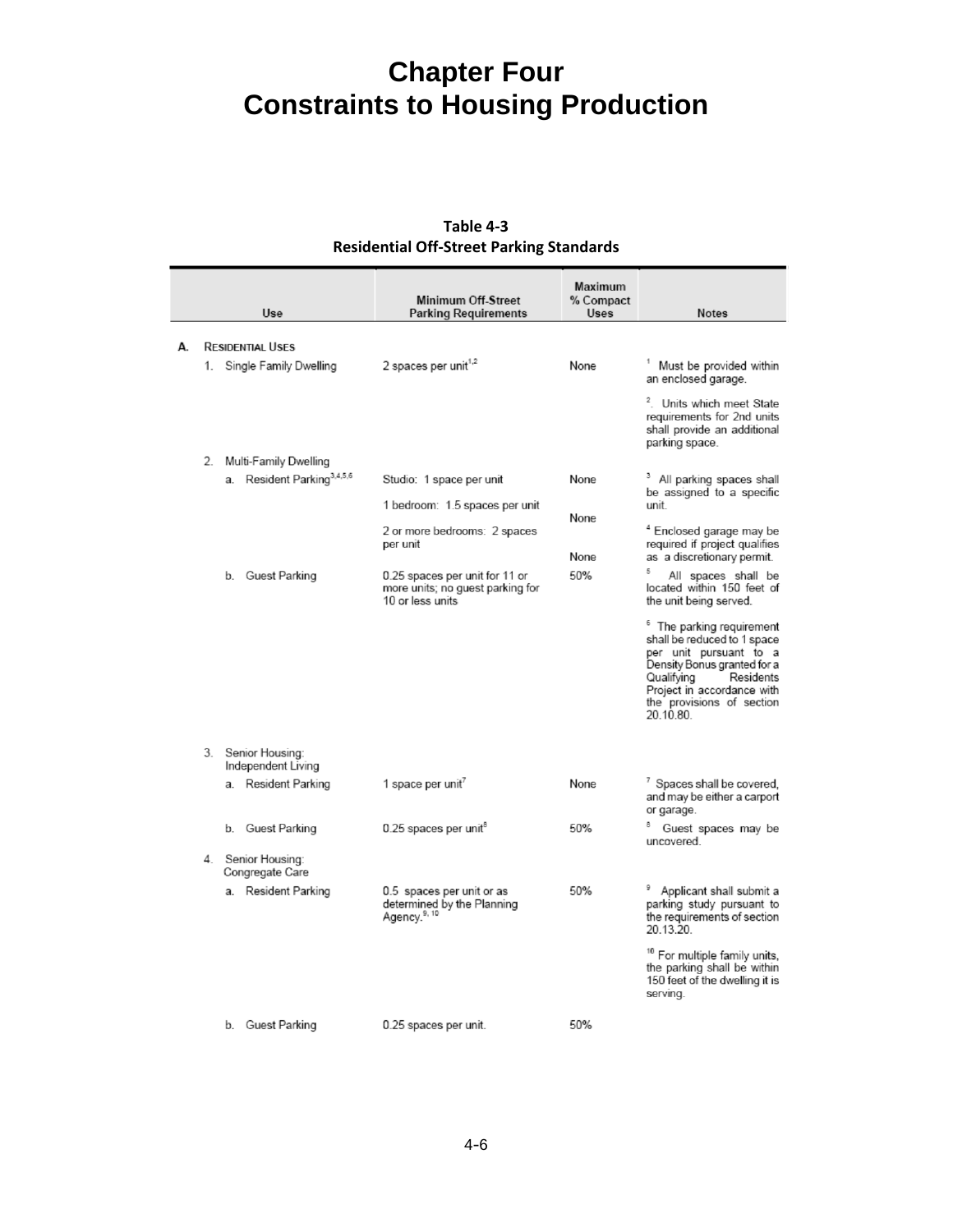#### **Table 4‐3 continued**

|    | Use                                  | Minimum Off-Street<br><b>Parking Requirements</b>                         | Maximum<br>% Compact<br><b>Uses</b> | <b>Notes</b>                                                                                                                                                                                                                                            |
|----|--------------------------------------|---------------------------------------------------------------------------|-------------------------------------|---------------------------------------------------------------------------------------------------------------------------------------------------------------------------------------------------------------------------------------------------------|
| 5. | Mobilehome Parks and<br>Subdivisions |                                                                           |                                     |                                                                                                                                                                                                                                                         |
| а. | Resident Parking                     | 2 spaces per unit $11$                                                    | None                                | <sup>11</sup> Tandem spaces may be<br>permitted to meet parking<br>requirements<br>for<br>$\mathbf{a}$<br>mobilehome park.                                                                                                                              |
| b. | Guest Parking                        | 1 space per five (5) units.                                               | None                                |                                                                                                                                                                                                                                                         |
| 6. | Model Home Complexes                 | 3 spaces per model home plus 1<br>space per salesperson <sup>12, 13</sup> | None                                | 12<br>On-street<br>parking<br>adjacent to the<br>model<br>homes may be<br>counted<br>the<br>parking<br>toward<br>requirement if it is found<br>that such parking will not<br>impact other residential<br>parking and will not obstruct<br>traffic flow. |
|    |                                      |                                                                           |                                     | <sup>13</sup> Spaces for salespersons<br>may be provided in vacant<br>garages of model homes.                                                                                                                                                           |

The City of Delano's residential zoning density and development standards are not seen as unduly restricting developers' ability to achieve reasonable density yields or to adversely impact the cost of and supply of housing. The standards are comparable to those of similar jurisdictions throughout the State and the San Joaquin Valley, and are deemed appropriate to ensure adequate livability standards and to protect the public health, safety and welfare. As discussed above, increases in density and concessions from normally required development standards are available for project proposals that meet the intent and standards of the State's density bonus law, and the City may approve variances from zoning standards on a case‐by‐case basis to address extenuating circumstances.

#### **Development Impact Fees/ School Mitigation Fees**

The City of Delano imposes a schedule of public facilities impact fees upon all new residential, commercial and industrial development within the City. The fees have been based on specific studies of facility development costs, and are necessary to defray the costs of new or expanded infrastructure facilities that are occasioned by new development. This ensures that an undue burden is not placed on existing City residents, and to assure that public facility capacity can be expanded in an orderly and logical fashion. State law requires that locally imposed fees not exceed the estimated reasonable costs of providing the service. The fees and exactions required of a development to pay for the public facilities associated with the residential development pose a potential constraint to housing production. The City imposes Quimby Act dedication or in-lieu fees upon residential subdivisions for the provision of parks facilities, based on a standard of 3 acres for each 1,000 new residents. The City is considering increasing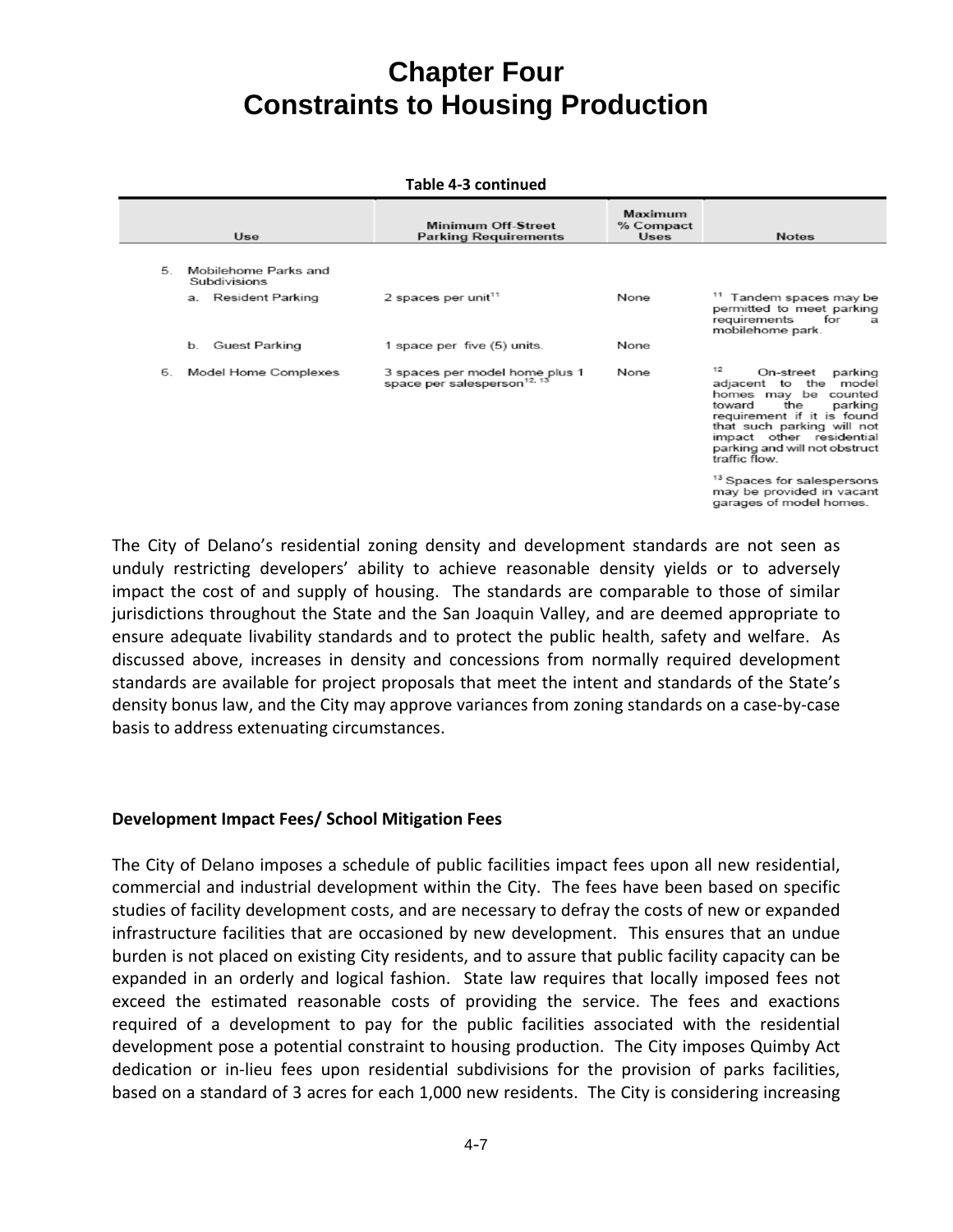the standard to 5 acres per 1,000 population, to include 3 acres of neighborhood park land and two acres of city-wide park area for each 1,000 person increment.

The following tables detail the typical facilities impact fees applied to a typical single family residence and to each multiple family unit constructed within the City (effective for the year 2010).

#### **Table 4‐4 DEVELOPMENT IMPACT FEES FOR TYPICAL SINGLE FAMILY DWELLING**

| <b>FEE TYPE</b>            | <b>AMOUNT</b> |
|----------------------------|---------------|
| <b>Water Facilities</b>    | \$1,628       |
| <b>Sewer Facilities</b>    | \$4,391       |
| Park Development           | \$1,726       |
| <b>Police Services</b>     | \$297         |
| <b>Fire Protection</b>     | \$654         |
| <b>General Government</b>  | \$1,017       |
| <b>Traffic Circulation</b> | \$4,337       |
| <b>TOTAL</b>               | \$14,050      |

#### **Table 4‐5 DEVELOPMENT IMPACT FEES FOR A 70 UNIT APARTMENT PROJECT**

| <b>FEE TYPE</b>                     | <b>AMOUNT</b>                 |
|-------------------------------------|-------------------------------|
| <b>Water Facilities</b>             | \$59,302                      |
| <b>Sewer Facilities</b>             | \$239,497                     |
| <b>Drainage Facilities</b>          | \$39,970                      |
| Park Development                    | \$90,650                      |
| <b>In-Lieu Park Land Dedication</b> | \$26,390                      |
| Police Services                     | \$15,540                      |
| Fire Protection                     | \$34,300                      |
| <b>General Government</b>           | \$53,410                      |
| <b>Traffic Circulation</b>          | \$212,590                     |
| <b>TOTAL</b>                        | \$771,649 (\$11,024 per unit) |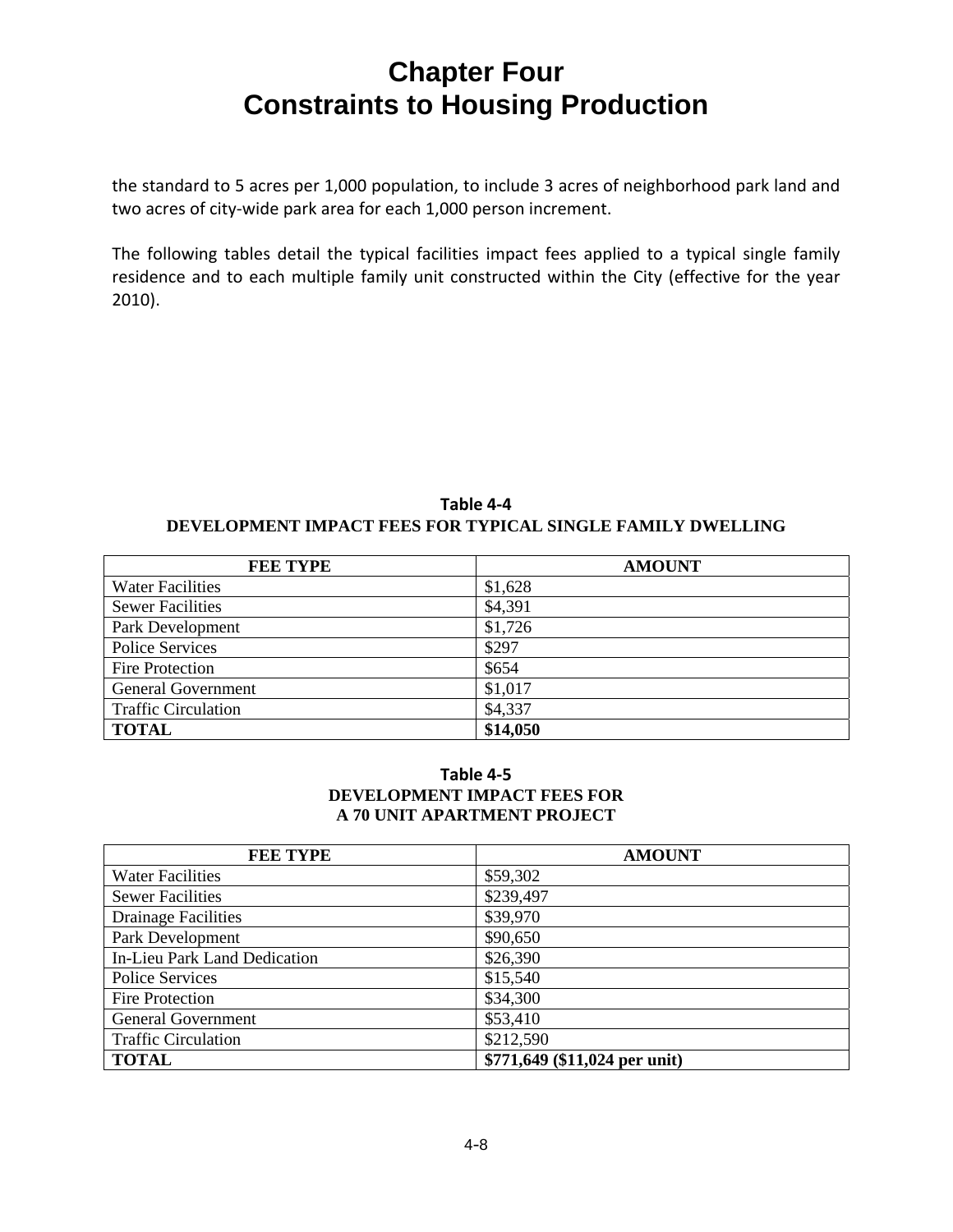School facilities impact fees assessed by the Delano Union Elementary School District and the Delano Joint Union High School District are \$4.95 and \$1.55, respectively, for each residential square foot constructed. This adds \$9,750 to the cost of occupancy approval for a typical 1,500 square foot single family dwelling.

Housing development projects are also subject to Indirect Source Review fees imposed by the San Joaquin Valley Air Pollution Control District. The purpose of this fee is to provide mitigation for the impacts of housing development upon regional air quality in terms of vehicle emissions related to residential trip generation, project construction impacts in terms of dust and other particulate matter, and from energy use related to heating and cooling of dwellings. Developers may reduce the fee level by incorporating energy-saving and trip reduction measures into project design, such as providing sidewalks and bicycle paths, interconnected streets and mixed use development plans that place commercial and public uses within walking distance of residential areas. The City has not had a recent major residential project, such as a subdivision, undergo the Indirect Source Review process; however, a recent contact with the staff of the San Joaquin Valley Air Pollution Control District has found that the Indirect Source Review fee has averaged about \$417 per residential unit since the process was enacted in 2006. The Indirect Source Review requirement, however, is imposed throughout the San Joaquin Valley, so the financial impact of the fees assessed would not vary among jurisdictions throughout the region, and would not place a disproportionate effect upon proposed residential development within the City of Delano.

#### **Cumulative Impact of All Development Impact Fees**

The following table shows the total amount of all building plan check fees, permit fees, development impact fees, school fees and indirect source fees applicable to a typical single family dwelling and a recently-constructed 70 unit low income tax credit financed multiple family project. The percentage of total building valuation of the permit costs is then shown.

| ו טוז וזכאו וכב טבע האוויראי ונ |                      |                                   |  |
|---------------------------------|----------------------|-----------------------------------|--|
| <b>FEE CATEGORY</b>             | <b>SINGLE FAMILY</b> | <b>MULTIPLE FAMILY (Per Unit)</b> |  |
| Plan Check/Permit               | \$1,500              | \$630                             |  |
| Development Impact              | \$14,050             | \$11,024                          |  |
| School Impact                   | \$9,645*             | $$5,525*$                         |  |
| <b>Indirect Source</b>          | \$417                | \$417                             |  |
| <b>TOTAL FEES</b>               | \$25,612             | \$17,596                          |  |
| PERCENTAGE OF TOTAL             |                      |                                   |  |
| <b>CONSTRUCTION COST</b>        | 29 %                 | 20 %                              |  |

#### **Table 4‐6 CUMULATIVE FEE TOTALS FOR RESIDENTIAL DEVELOPMENT**

\*Based on a typical 1,500 sq. ft. single family dwelling and an 850 sq. ft. multiple dwelling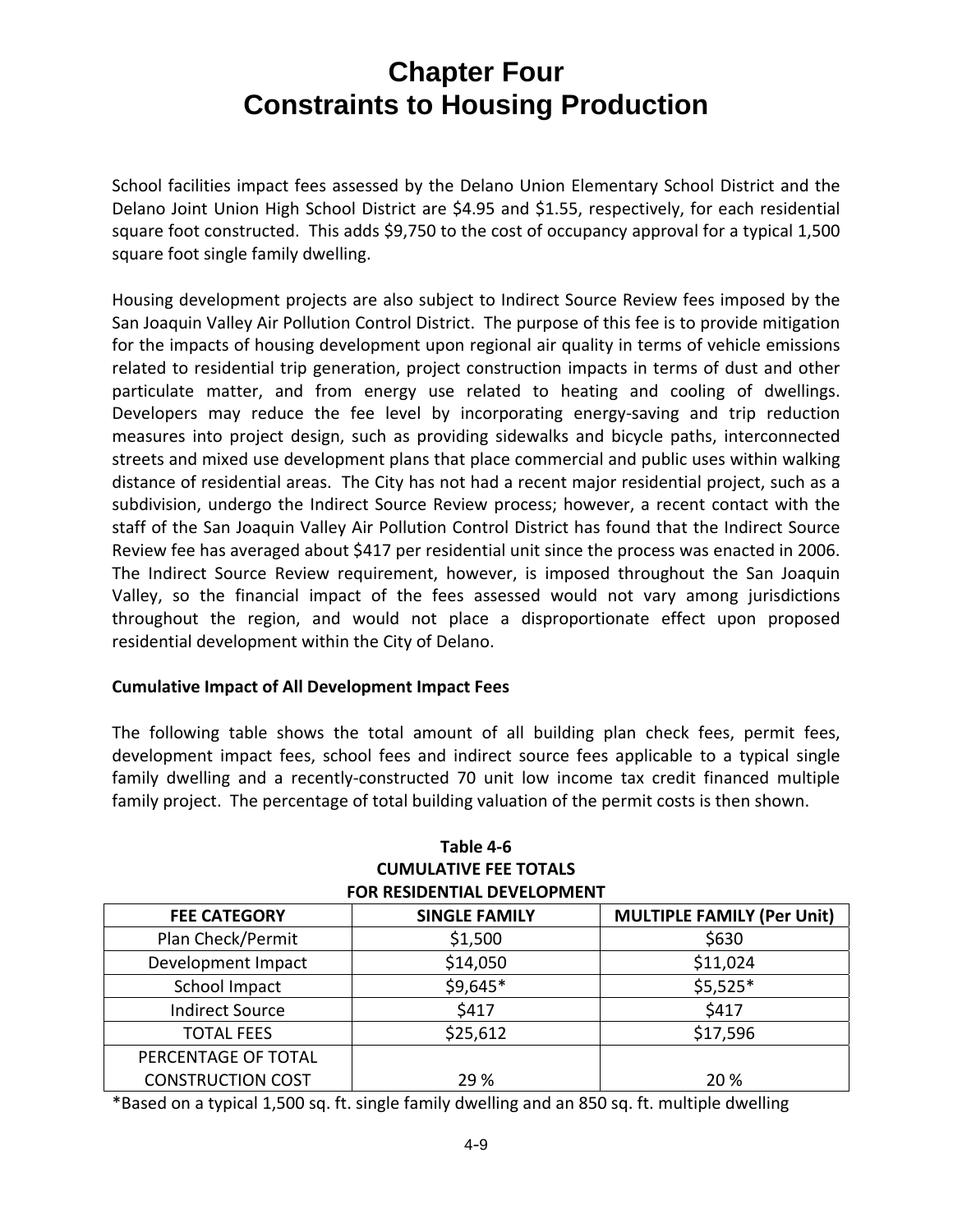While the percentage figures for both single family and multiple units appear high, they are not excessive compared with nearby jurisdictions and reflect the high costs of providing infrastructure facilities in an urbanizing area.

#### **Public Improvement Standards**

The City of Delano's General Plan and Engineering Standards specify right‐of‐way widths and improvement cross-sections for a variety of street types depending upon their functions. Rightof‐way widths range from 50 feet for local residential and cul‐de‐sac streets through 80 feet for secondary (collector streets) through a maximum of 110 feet for major highways (arterial streets). Number of lanes vary from two lanes for local residential streets through four lanes for secondary streets to four to six lanes for major highways. The street standards are depicted in the cross‐section diagrams shown below. The street improvement standards are based upon their intended function and the projected traffic generation resulting from adjoining land uses.



**Figure 4‐1(a) Figure 4‐1(b)**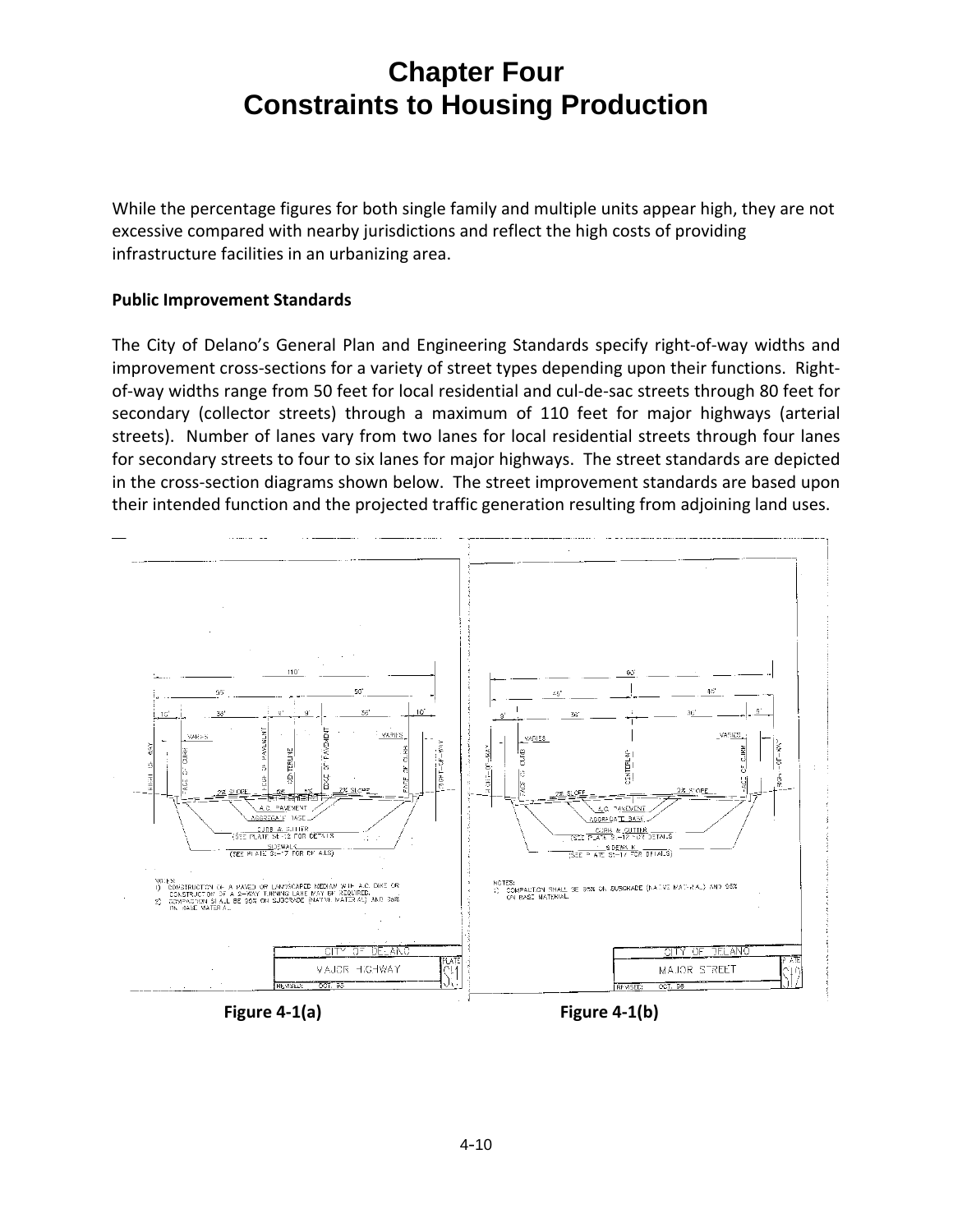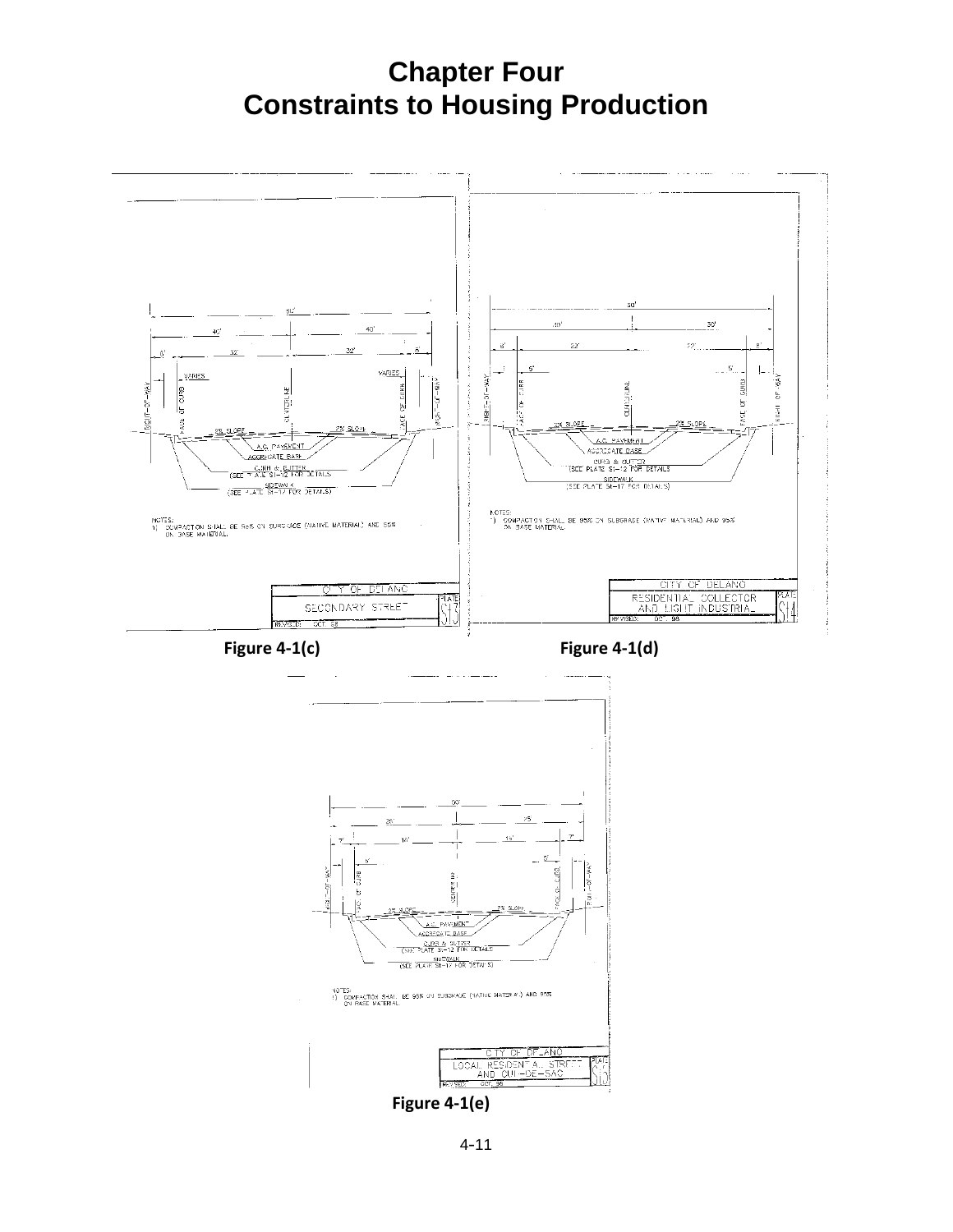The City also requires the installation of a full range of public utilities infrastructure including domestic water mains, sewer mains and underground electric and communication lines along the entire street frontage of developed residential subdivisions and parcels. The size of public utility facilities is based on anticipated demand, and developers may be required to complete capacity upgrades such as installation of water wells and pump stations or oversize sewer trunk lines where a residential project is deemed to exceed existing capacity. Reimbursement arrangements for oversizing facilities are available to developers to compensate for future infill development that may benefit from such capacity upgrades.

The City of Delano's public circulation facilities and infrastructure improvement standards are consistent with those of nearby jurisdictions including Kern County, and are not deemed to place an overly restrictive burden upon new residential development within the City compared to surrounding areas within the region.

### **Building Codes**

Building codes are not a serious constraint to residential development. Building inspections in Delano are conducted by the City's building inspectors, for approval of new construction for occupancy, and to respond to specific complaints. New construction is required to meet the standards of the California Building Code, most recently revised in 2007. The City has also adopted the California Plumbing, Mechanical, Fire and Electrical Codes. The new California Green Code, which incorporates increased energy conservation standards, will also be applied by the City upon its becoming effective statewide in January, 2011.

The application and enforcement of the various codes to the construction of new residential structures in the city is not seen as an excessive constraint to development, as they apply Statewide, and are necessary to ensure the public health, safety and welfare.

#### **Minimum Size Requirements for Dwelling Units and Rooms**

The City of Delano maintains minimum size requirements for dwelling units. There are no local amendments added to the Uniform Building Code. The minimum size for dwelling units is measured on the outside of walls, and excludes basements, garages, carports, exterior courtyards, and porches. These are modest requirements and are substantially smaller than what is currently being produced in market rate housing. Minimum dwelling unit sizes are as follows: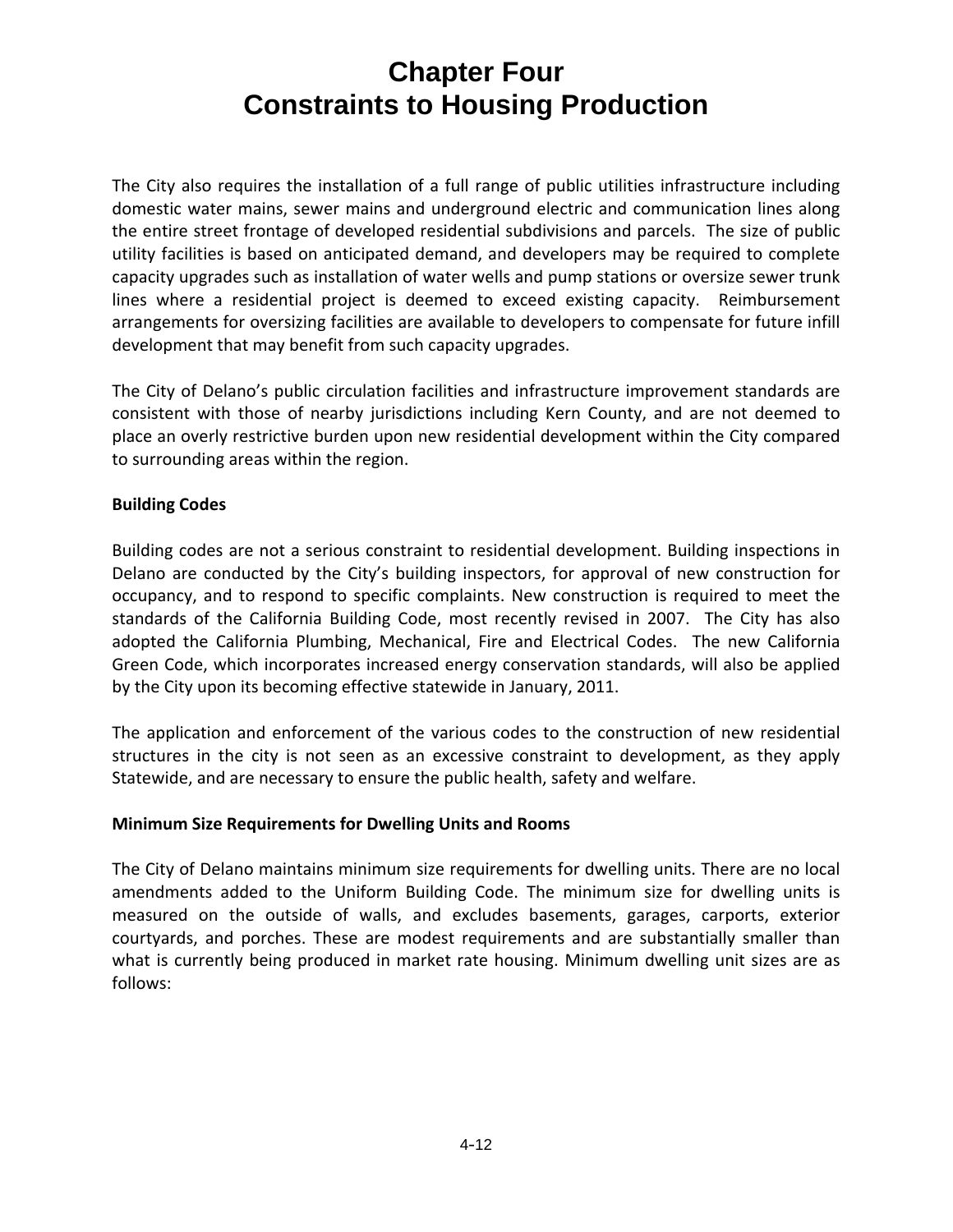### **Table 4‐7 Minimum Dwelling Unit Sizes**

Single-family detached Homes:..................................1150 square feet

| Dwelling units within a multifamily structure:            |  |
|-----------------------------------------------------------|--|
|                                                           |  |
|                                                           |  |
| For each additional Bedroom in excess of 2120 square feet |  |

"Efficiency" apartments (450 square feet) are permitted in areas designated in the General Plan for "Medium," "Medium High," and "High" density residential development.

The City's minimum room size standards are as follows: Room Minimum Room Size Bedroom........................................................................100 square feet Full bath (tub, toilet, and lavatory)..................................50 square feet Three‐quarter bath (stall shower toilet, and lavatory)....35 square feet Half bath (toilet and lavatory)..........................................25 square feet

These standards are modest, and do not unreasonably add to the cost of housing within the City.

### HOUSING DEVELOPMENT REVIEW PROCESS

The City of Delano, through its Community Development Department, conducts a variety of development review procedures, based on the type and complexity of project proposed. A permit for a new single family dwelling, addition or remodeling does not require a discretionary review, and a permit can be issued in as little as two to four weeks after application submittal. Proposed residential subdivisions are reviewed by an interdepartmental committee, and then forwarded to the Planning Commission for consideration at a public hearing. The Planning Commission then makes a recommendation for action to the City Council, which is the final review body for tentative tract maps. With the exception of major subdivision proposals and those where there may be substantial environmental and design issues to resolve, the tentative map review process can generally be completed within three to four months. Proposals for multiple family dwellings require a site plan review, and if they qualify for a CEQA exemption, can be processed in about four to six weeks depending on the size and complexity of the project. The site plan review process involves transmittal of development plans to affected City departments such as Engineering & Public Works and the County Fire Department. Multiple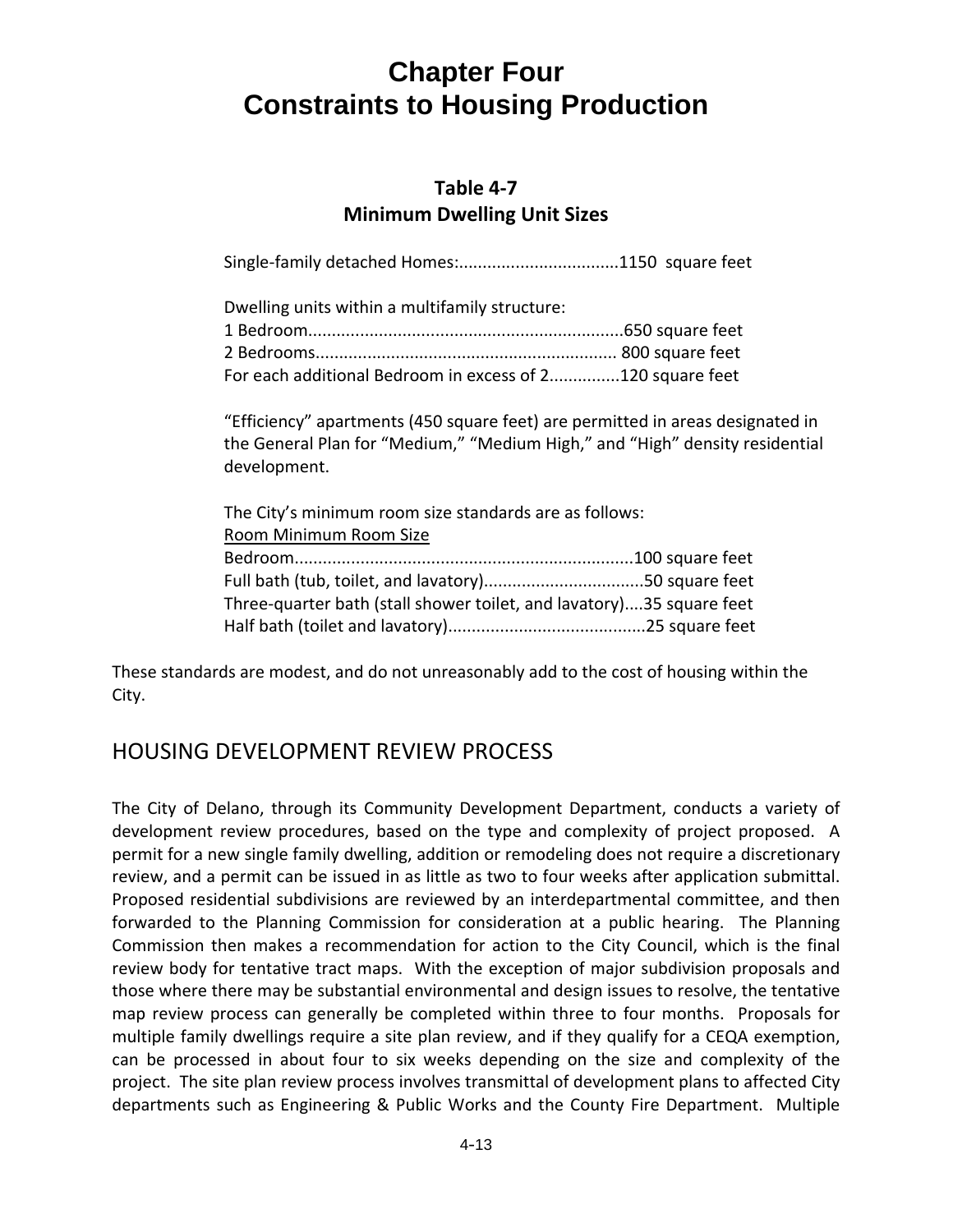family projects that are proposed within commercial zones require approval of a Conditional Use Permit, which require additional time to be noticed for a hearing before the Planning Commission, and if necessary, the City Council should an appeal of the Planning Commission decision be filed. The Conditional Use Permit process generally requires two to three months before a decision is rendered by the Planning Commission. An additional month would be required if an appeal to the City Council is filed. Per existing City Council Resolution No. 1990-22, Pprojects for which a density bonus are requested also require a specific review by the Planning Commission and City Council, however, the Resolution requires that the City make a response on the proposal within 90 days of submittal. In practice the City can complete the review process in considerably less time. A density bonus application that the City is currently processing completed Planning Commission review approximately two weeks after submittal, and will be considered by the City Council within 45 days of the application submittal date.

The following table depicts the specific review process for several types of development project reviews:

| <b>Project Type</b>                | <b>Processing Procedure</b>        | <b>Time Span</b>      |
|------------------------------------|------------------------------------|-----------------------|
| <b>Single Family Dwelling</b>      | <b>Building Permit Review</b>      | $2 - 4$ weeks         |
| Single Family Residential Tract    | <b>Tentative Tract Map</b>         | $2 - 3$ months        |
| Multiple Family Project            | Site Plan Review<br>$4 - 6$ weeks  |                       |
| <b>Negative Declaration</b>        | <b>Planning Commission Hearing</b> | 2-3 months*           |
| <b>Environmental Impact Report</b> | Planning Commission and/or         | 4-6 months*           |
| (EIR)                              | <b>City Council</b>                | (depending on project |
|                                    |                                    | complexity)           |

#### **Table 4‐8 Residential Development Processing Procedures**

\* (Concurrently with related permit review)

A project requiring review under CEQA would need additional time for more detailed analysis and the required review and comment period for the appropriate environmental document. Preparation of a Negative Declaration or an Environmental Impact Report (EIR) would normally only be required for a project which does not fall under the infill development category for an exemption from CEQA, or which requires concurrent processing of a General Plan Amendment and/or Zone Amendment. Completion of the Negative Declaration process will generally require four to six months, while preparation of a draft EIR and certification of a Final EIR may require up to a year from the initial filing date.

City staff makes every effort to expedite development project review by working cooperatively with applicants and other affected departments throughout the process. The Department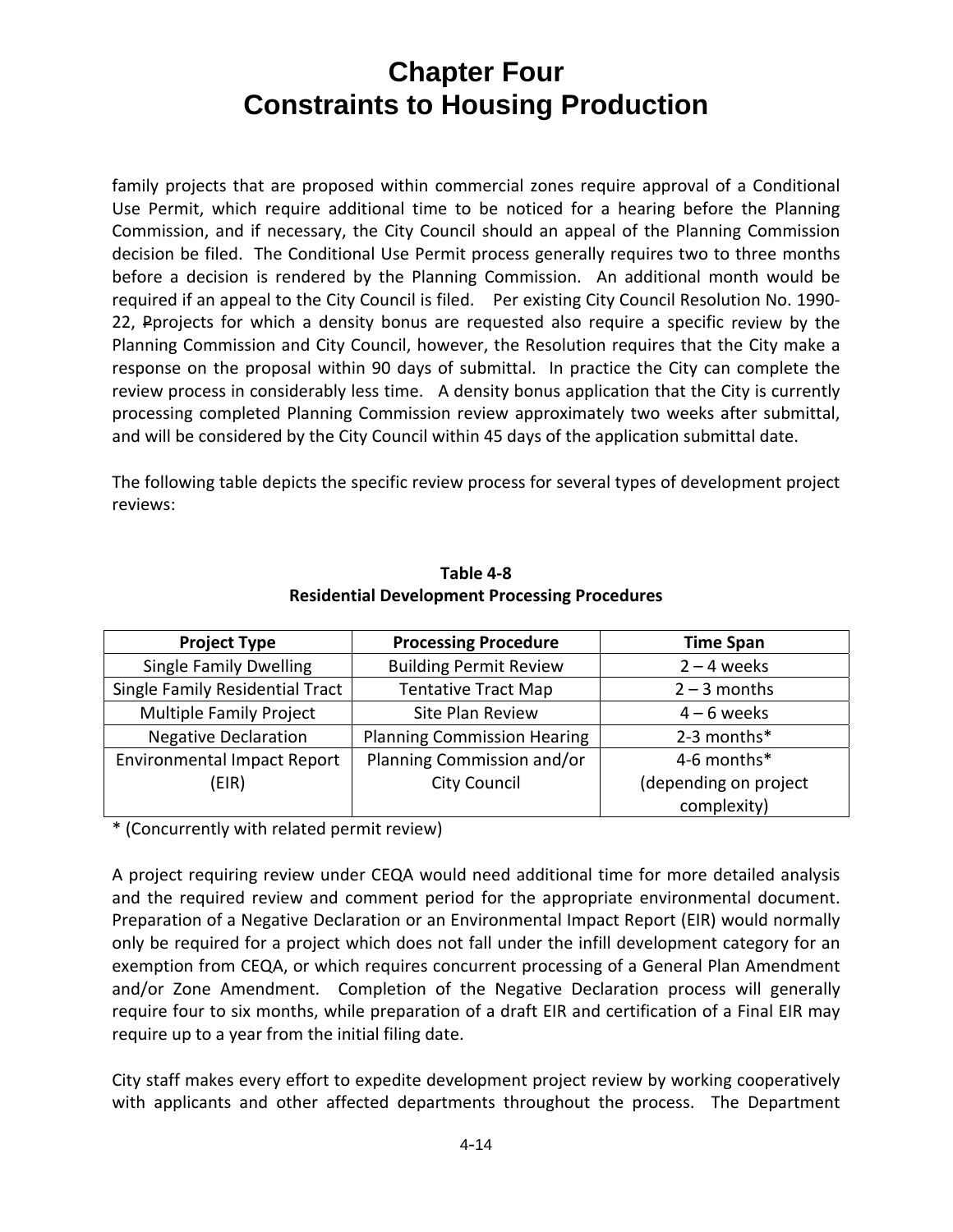policy is to process projects requiring multiple approvals concurrently to save time (such as a Site Plan Review filed with a Zone Amendment application).

While the time period required for housing development project reviews acts as a cost burden on project developers, the processing requirements within the City of Delano are not excessive compared with other jurisdictions of similar size, and in fact are generally shorter than in larger cities. The development application review process must be sufficient to comply with legal requirements such as CEQA, and to ensure the protection of the public interest.

The 2010 application processing fee schedule is shown below, which is still in effect. The fees have been established at a level not exceeding the cost of staff time required to process individual application types, including overhead costs. The fee schedule is not excessive compared with other cities of comparable size within the region, and is less than in larger jurisdictions including the County.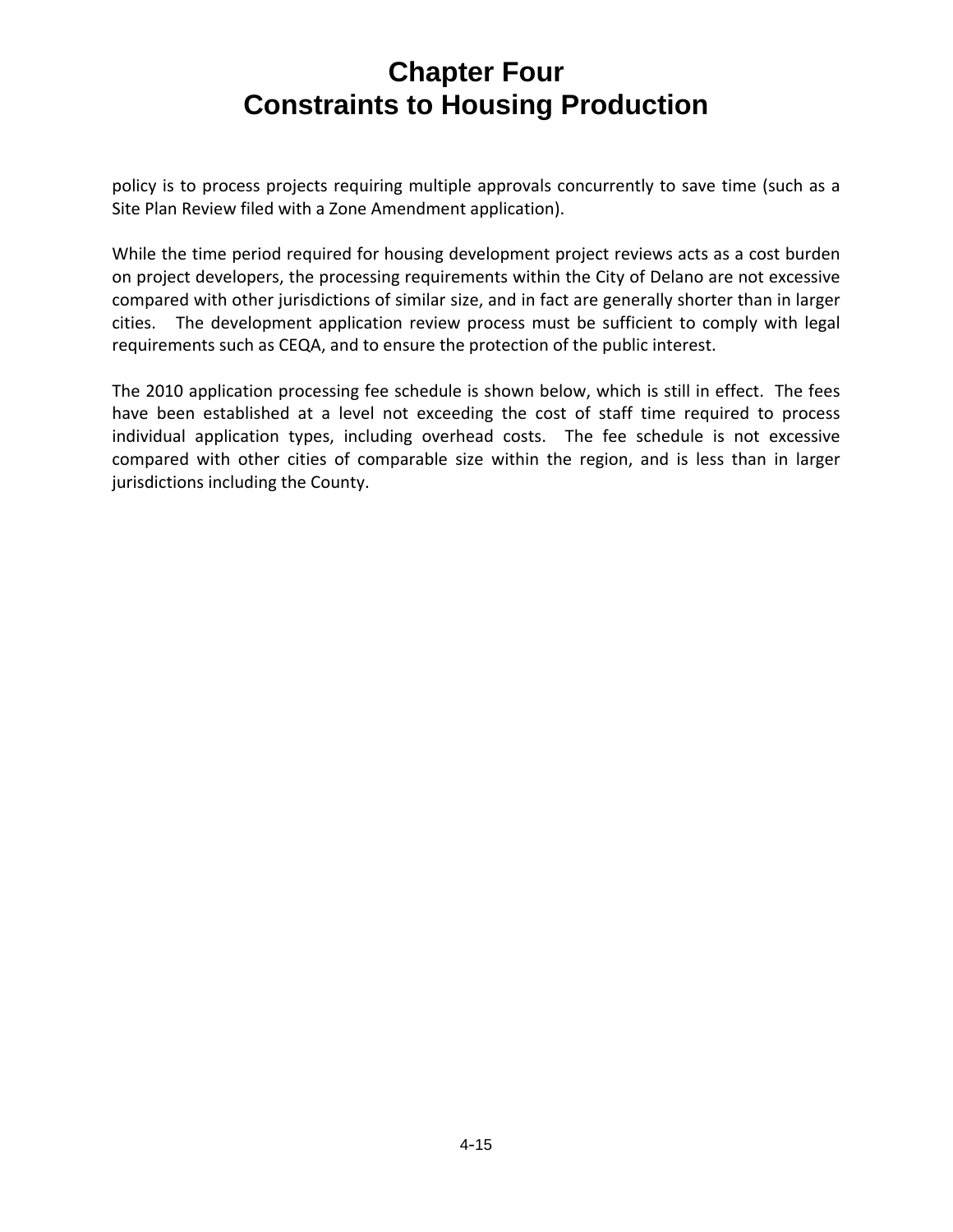#### **Figure 4‐2**

**PLANNING FEES** Effective for the period January 1, 2010-December 31, 2010 Page 1 of 6 REMARKS **FROJECT** FEE FROMECT<br>
TATEM DEVELOPMENT PROJECT<br>
TATEM INTO DEVELOPMENT PROJECT<br>
TATEM INTO DEVELOPMENT PROJECT<br>
TATEM INTO DEVELOPMENT PROJECT<br>
TATEM INTO A COMMUNICATION OF THE SUBSEX CONSTRUCT PROPERT PROJECT A COMMUNICATION PROJECT .<br>A monthly report will be supplied to the applicant so that funds will be repletished on a timoly basis. Any outside services that may be required will be<br>sharged at the City's cost. contrage ut the Chys abst.<br>Examples of Combined Development Projects:<br>Annoxation with Pre-zoning with Fonteixs Trast Map<br>General Pian Amendments with Zoning Amendment<br>Williamson Act Causellation and Tentative Trast Map.<br>AD 116 wever, if the annexation is combined with a Williamson Act Contract cancellation, General Plan Amendment, pro-zoning, teatrative map, etc. it will be treated as a Combined Developme 33,622 nnexations m, Clencral Project.<br>Il the GPA is combined with a rezoning, it will be treated as a Combined Development Project leneral Plan Amendment  $\frac{1}{151,552 + $52 \text{ per acre}}$ For scollected are reserved tor maintaining the General Plan and its clements. Permits for remodels, electrical, plumbing, roofing, and mechanical for existing construction are excluded from this Maintenance Fee. General Plan Maintenance Fee : \$103 per dwelling unit  $$103$  per dwelling unit<br>for new residential<br>construction.<br> $$50.04$  per square foot<br>for new commercial and<br>industrial construction

#### PLANNING FEES Effective for the period January 1, 2010-December 31, 2010 Page 2 of 6

والمستحصص والمساوية

 $\bar{z}$ 

 $\frac{1}{1}$ 

| <b>PROJECT</b>                  | FEE                         | <b>REMARKS</b>                                                                                 |
|---------------------------------|-----------------------------|------------------------------------------------------------------------------------------------|
| Application/Documents with Maps |                             |                                                                                                |
| Tentative Pareel Map (not       |                             |                                                                                                |
| more than four pareels with a   |                             |                                                                                                |
| designated rearninder)          | \$2.069                     |                                                                                                |
| Final Parcel Map                | \$518                       |                                                                                                |
| Parcel Map Waiver               | \$776                       |                                                                                                |
| Tentative Tract.                | $$2,069 + $26$ per lot (up) |                                                                                                |
|                                 | to 150 lots)                |                                                                                                |
|                                 | \$5,173 deposit (if more    |                                                                                                |
|                                 | than 150 lots)              |                                                                                                |
| Tract Map - Final               | \$1,810                     |                                                                                                |
| Lat Line Adjustment             | \$518                       |                                                                                                |
| Certificate of Compliance       | \$414                       |                                                                                                |
| Time Extensions - Tentative     |                             |                                                                                                |
| Maps, Final Maps                | \$776                       |                                                                                                |
| Revisions of approved           |                             | Revisions need to be taken back through the approval process.                                  |
| Tentative Parcel Map and        |                             |                                                                                                |
| Tentative Traut Map (includes   |                             |                                                                                                |
| design or conditions)           | ISL 138                     |                                                                                                |
| Request for map exemption(s)    | 15983                       |                                                                                                |
| Reversion to Acreage            | 5569                        |                                                                                                |
| Review of Improvement Plans     | Three (3) percent of the    | Por example, if the engineering calimate for the public improvements is \$500,000, the deposit |
| for Final Maps                  | cost of the public          | would be \$15,000.                                                                             |
|                                 | improvoments                |                                                                                                |
| <b>WILLIAMSON ACT</b>           |                             | r.                                                                                             |
| Notice of Nort-Renewal          |                             |                                                                                                |
| (includes partial nonrenewals)  | \$285                       |                                                                                                |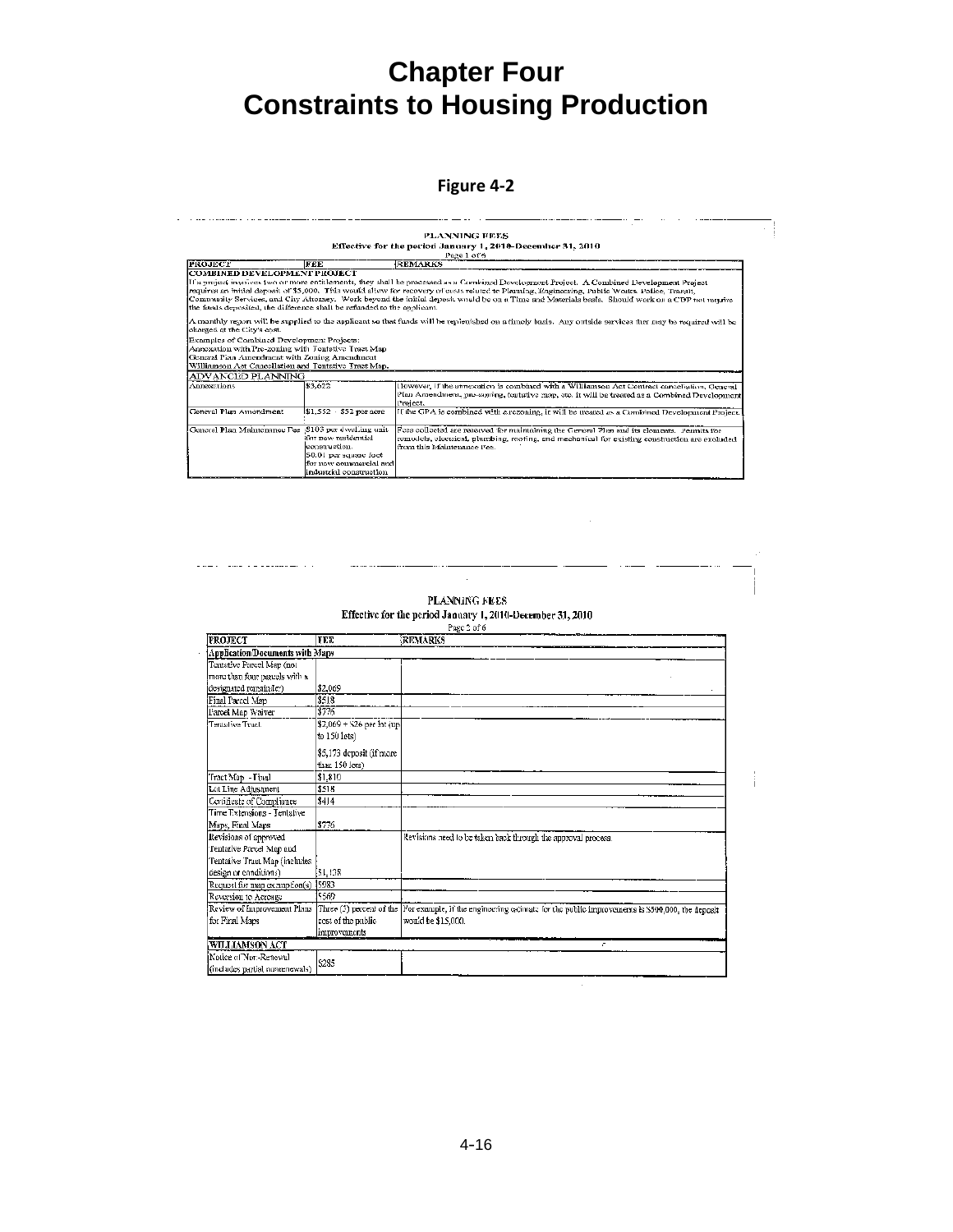#### PLANNING FEES Effective for the period January 1, 2010-December 31, 2010

. . . . . . . . . . . . . .

| <b>PROJECT</b>                 | <b>FEE</b>                                 | <b>REMARKS</b>                                                                                                                                                                                                                                                                                      |
|--------------------------------|--------------------------------------------|-----------------------------------------------------------------------------------------------------------------------------------------------------------------------------------------------------------------------------------------------------------------------------------------------------|
| Cancellation                   | :53.104                                    | However, Cancellations are frequently combined with other project enritiements making it a<br>Combined Development Project                                                                                                                                                                          |
| Exchange Property              | \$362                                      | Exchanging land that is under a contract by piacing an Agricultural Easement on other land,                                                                                                                                                                                                         |
| ZON ING/CURRENT PLANNING       |                                            |                                                                                                                                                                                                                                                                                                     |
| Zaning Amendment (map)         | \$1,294 if less than 10                    | However, it the ZA is combined with another antitlement (Annexation, GPA, CUP, etc.) it<br>lbecomes a CDP.                                                                                                                                                                                          |
| (includes pre-zoning)          | HOTOS.<br>\$1810 If more than 10<br>acres. |                                                                                                                                                                                                                                                                                                     |
| Zoning Amendment (text)        | \$1,810                                    |                                                                                                                                                                                                                                                                                                     |
| Specific Plan (also PUD)       | Cost                                       | An initial deposit and a Reimbursement Agreement are required                                                                                                                                                                                                                                       |
| Site Plan Review - Class L     | \$52                                       | A Class I SPR would be for single family homes, second residence, swimming pools, and other                                                                                                                                                                                                         |
| (Note; at present, there is no |                                            | similar uses and/or structures. Ministerial Approval is appropriate                                                                                                                                                                                                                                 |
| distinction as to the size or  |                                            |                                                                                                                                                                                                                                                                                                     |
| type of project).              |                                            |                                                                                                                                                                                                                                                                                                     |
| Site Plan Review - Class II    | 5259                                       | A Class II SPR would be for property that is already developed, but is changing to a different<br>use class or addi8ng a structure; or, for projects that are loss than five acres in area that are<br>consistent with the General Plan and Zoning. Typically, no public hearing would be required. |
| Site Plan Review - Class III   | \$595                                      | A Class III SPR would be for new projects that are greater than five acres but less than 10. $\Lambda$<br>public hearing is usually required. Additional CEQA work is usually required.                                                                                                             |
| Site Plan Review - Class IV    | Deposit of \$2,069                         | A Class III SPR would be for projects greater than 10 acres in area.                                                                                                                                                                                                                                |
|                                |                                            | This fee would be applied only if there is no other cutitlement such as a Conditional Use<br>Permit                                                                                                                                                                                                 |
| Variances                      | 5177                                       | Public Hearing required (as amonded by City Council 12/17/07).                                                                                                                                                                                                                                      |

#### PLANNING FEES **Effective for the period January 1, 2010-December 31, 2010**<br>Page 4 of 6

لان مدينهم

 $\sim$  100  $\sim$  100  $\sim$ 

| <b>PROJECT</b>            | <b>FEE</b>              | <b>REMARKS</b>                                                                                    |
|---------------------------|-------------------------|---------------------------------------------------------------------------------------------------|
| Director's Minor Variance | 5:29                    | No public hearing                                                                                 |
| Conditional Use Permit    | Class I - \$595         | Class I: Within residential zones and Downtown Commercial                                         |
|                           |                         | Class II: Within Neighborhood, General Commercial, and Community Rotail Commercial                |
|                           | (Class 11 - S1.810)     | zones. Incustrial zone.                                                                           |
|                           |                         | Class III: Projects that due to scale, size, complexity or operational characteristics require    |
|                           | Class III - City's Cost | additional review                                                                                 |
| Waiver of Modification of |                         | Waivet of Medification of conditions usualluy will require the same approval process as the       |
| Conditions of Approval    |                         | original application. However, review would be limited to the requested waiver or                 |
| -of CD Director           | 5259                    | modification.                                                                                     |
| -of Planning Commission   | \$544                   |                                                                                                   |
| -of City Council          | \$776                   |                                                                                                   |
| Accessory Dwelling Unit   | \$57 per annum          | Applies to second dwelling units.                                                                 |
| <b>APPEALS</b>            |                         |                                                                                                   |
| Appeal of Community       | \$0                     | Argeals would be to the Planning Commission. (As modified by City Council 12/17/07).              |
| Development Director's    |                         |                                                                                                   |
| docision                  |                         |                                                                                                   |
| Appeal of Planning        | \$0                     | Appeals would be to the City Council. (As modified by City Council 12/17/07)                      |
| Commission's docision     |                         |                                                                                                   |
| <b>ENVIRONMENTAL</b>      |                         |                                                                                                   |
| Notice of Exemption       | 5114                    | Does not include County of Kern Clerk Jees, which would be in addition to the City fee.           |
| Negative Declaration and  |                         | Costs for necessary studies such as traffic, biology, giv, noise, etc. are not included and would |
| Mitigated N.D.            |                         | be covered by the applicant. Does not include Kern County Clock's filing foe nor the Fish and     |
|                           |                         | Game fee.                                                                                         |
| Prepared by others.       | 5906                    |                                                                                                   |
| Prepared by staff         | 52,690                  |                                                                                                   |

÷,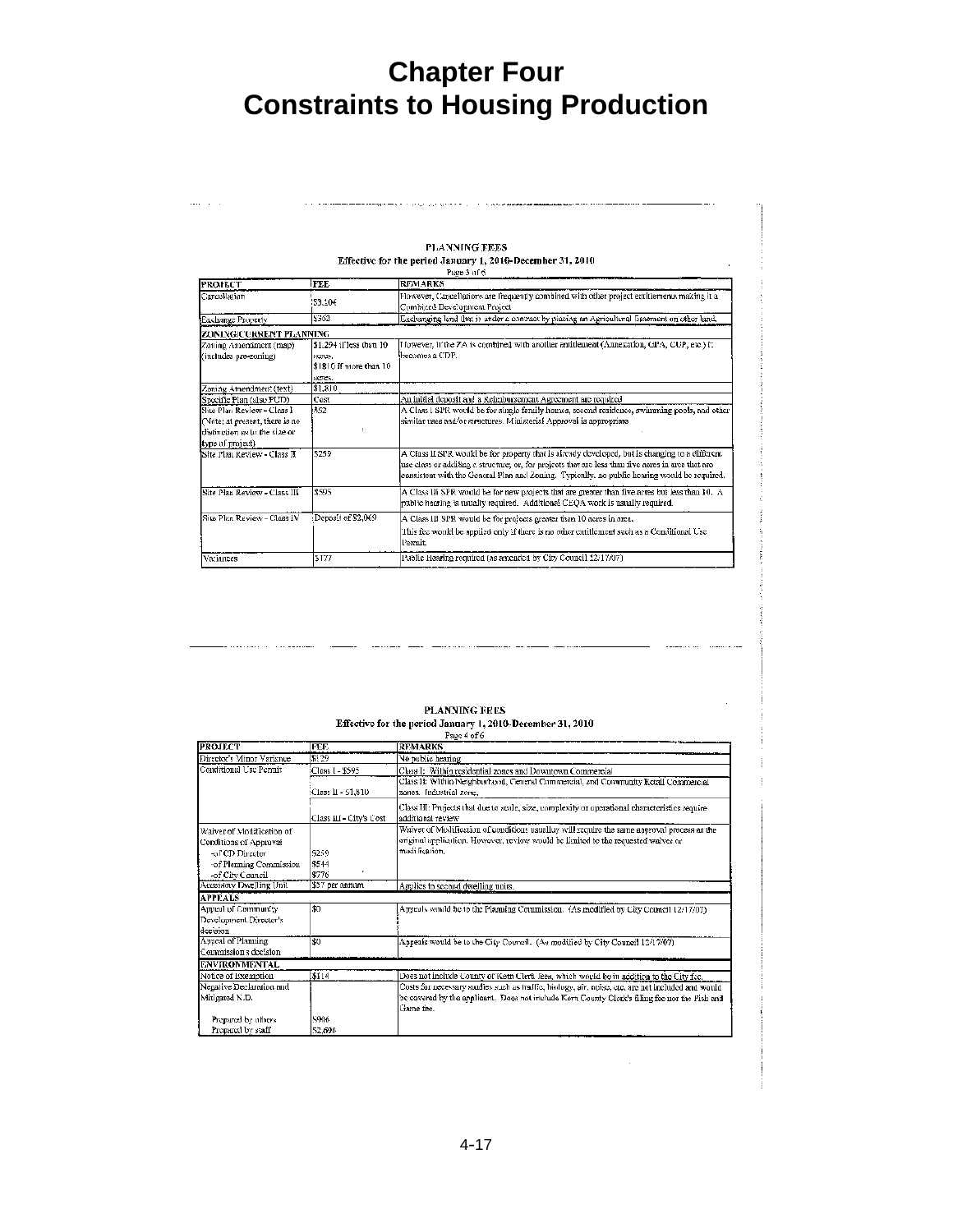#### PLANNING FEES Effective for the period January 1, 2010-December 31, 2010

| <b>PROJECT</b>                     | <b>INDE</b>                                  | <b>REMARKS</b>                                                                                                                                                                                                                                          |
|------------------------------------|----------------------------------------------|---------------------------------------------------------------------------------------------------------------------------------------------------------------------------------------------------------------------------------------------------------|
| <b>FIR</b>                         | City's Direct Costa to<br>review and certify | Does not include Kern County of Kern Clerk's filing fee nor the Fish and Game lee,                                                                                                                                                                      |
| Compliance Monitoring fee for 5285 |                                              | Allows for monitoring of project for the first year for compliance with conditions of approval                                                                                                                                                          |
| projects that have been            |                                              | and mitigation measures. Fee to be paid at time application is filed.                                                                                                                                                                                   |
| approved by CUP or other           |                                              |                                                                                                                                                                                                                                                         |
| entitlement or had a ND or EIR:    |                                              |                                                                                                                                                                                                                                                         |
| propared                           |                                              |                                                                                                                                                                                                                                                         |
| MISCELLANEOUS/OTHER PERMITS        |                                              |                                                                                                                                                                                                                                                         |
| Home Occupation                    | \$82                                         |                                                                                                                                                                                                                                                         |
| Sien Permits                       | 557                                          |                                                                                                                                                                                                                                                         |
| Oil and Gas Well Drilling          | C'-ass II CUP - \$1,810                      |                                                                                                                                                                                                                                                         |
| Flood Development permit           | \$155                                        |                                                                                                                                                                                                                                                         |
| Change in Street Name              | \$362                                        |                                                                                                                                                                                                                                                         |
| Chance of a Street Address         | \$103                                        |                                                                                                                                                                                                                                                         |
| Abandonment of Road, alley.        |                                              |                                                                                                                                                                                                                                                         |
| or Public Utility Easement         | \$1,552                                      |                                                                                                                                                                                                                                                         |
| Development Agreement              | \$0                                          | D.A.'s are typically associated with larger, more complex projects, such as a Combined<br>Development Project, GPA, Annexation, Tentative Tract Map, etc. City Attorney's time is now<br>included in the project's filing fees and cost reimbursements. |
| Annual review of D.A.              | \$310                                        | Includes review time by the City Attomey. May require public hearing,                                                                                                                                                                                   |
| Request that City's real           | \$1,035                                      |                                                                                                                                                                                                                                                         |
| property be declared as Surplus    |                                              |                                                                                                                                                                                                                                                         |
| Temily Day Care                    | \$82                                         | Ministerial Peamit                                                                                                                                                                                                                                      |
| Temporary Occupancy Permit         | - 5171                                       | A Temporary Occupancy Permit is approved by the Community Development Director. No<br>cublic hearing is required.                                                                                                                                       |
| Temporary Use Permit               | <b>ISSIB</b>                                 | A Temporary Use Permit is approved by the Planning Commission. A public hearing is                                                                                                                                                                      |

#### PLANNING FEES Effective for the period January 1, 2010-December 31, 2010 Page 6 of 6  $\sim$   $\sim$

| <b>PROJECT</b>                                          | <b>FEE</b>        | <b>IREMARKS</b>                                                                                                                                                                                                                                                                                             |
|---------------------------------------------------------|-------------------|-------------------------------------------------------------------------------------------------------------------------------------------------------------------------------------------------------------------------------------------------------------------------------------------------------------|
| Fire Works Application                                  |                   | (Refer to Delano Municipal Code Section 6.48)                                                                                                                                                                                                                                                               |
| Special Events                                          | 5155              | For events listed in Table 2.C of Chapter 20.2 of the Zoning Ordinance on private property. For<br>instance, does not include parades or use of public parks or public shooels. Those events<br>would be covered under a separate process.                                                                  |
| Antennas and Wireless<br>l'Ielecommunication Facilitica | Tier 1 - \$155    | As defined by the Zoning Ordinance (20.11.85), a Tier I facility may be approved by the<br>Community Development Director if certain findings can be made. No public hearing is<br> required_                                                                                                               |
|                                                         | Tier II - \$1,819 | A Tier II facility requires approval by the City Council as a Conditional Use Permit, A public<br>hearing is required. A Tier JJ facility would be a Class II CUP, regardless of the Zone District.                                                                                                         |
| Zoning Compliance Letter                                | 526               | Deterination whether a use or structure complies with Zoning.                                                                                                                                                                                                                                               |
| 2009).                                                  |                   | All foos shall be auksmatically adjusted annually January 1st of 2010 and 2011 in accordance with increases and decreases in the comsumer price index<br>for all urban consumers of the west and promulgated by the Department of Labor for the munth of September of the previous year (Soptember 2008 and |

Change in fees for 2011 shall require a review of City costs for providing said planning services.

المستمد ووداوه سادا مناسب التنبو بوليدان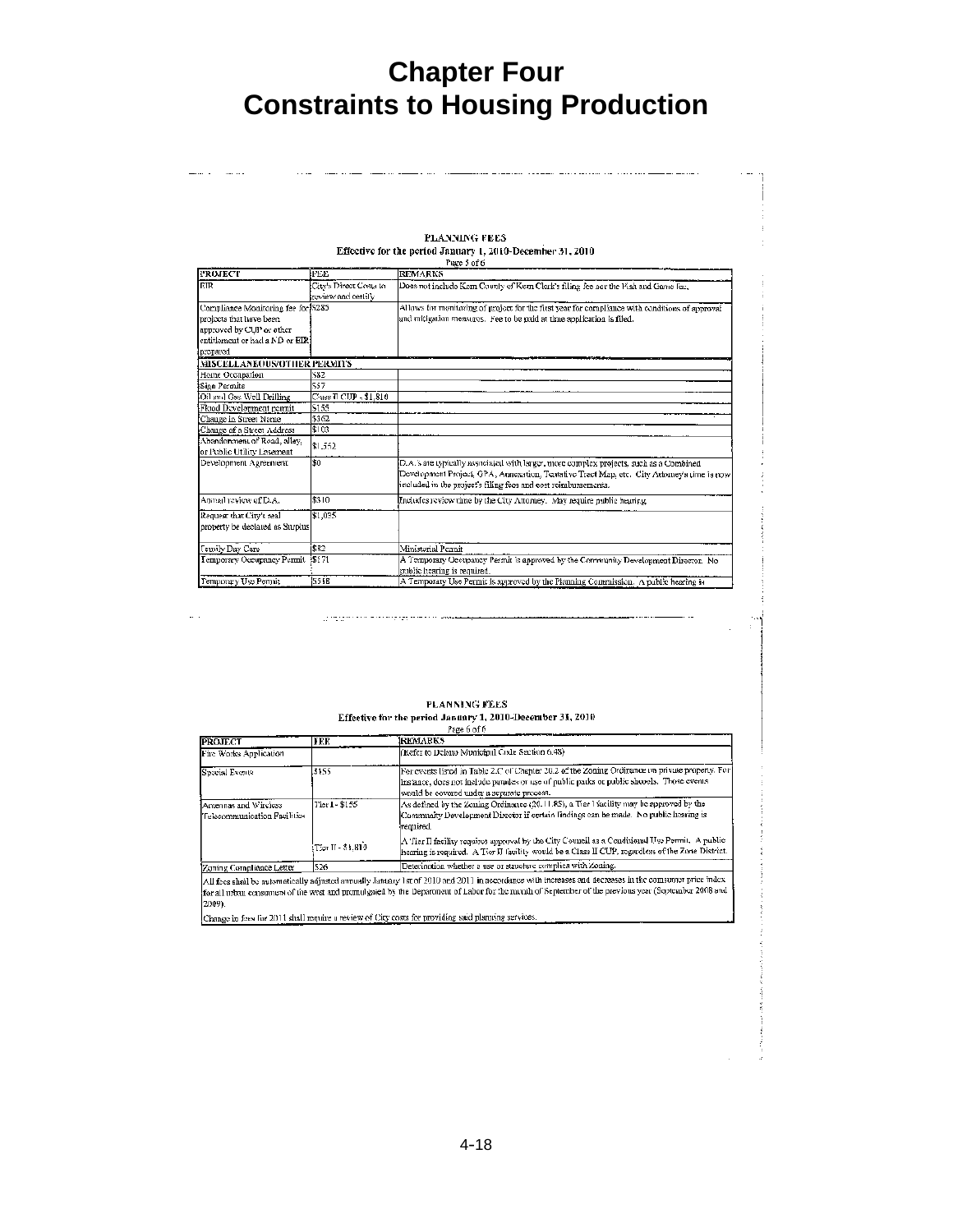### Variety of Housing Opportunity

A zoning ordinance should provide for a range of housing types, including single‐family, multi‐ family, second dwelling units, mobile homes, licensed community care facilities, assisted living facilities, emergency shelters, and transitional housing.

### **Mobile Home and Manufactured Housing Development Standards**

The City of Delano permits manufactured dwellings to be used as single‐family residences outside of designated mobile home parks if the home is certified under the National Mobile Home Construction and Safety Act of 1974, and if it meets the following standards:

- Front yard. No building structure or vehicle, except a recreation building, erected on or moved onto a lot shall have a height greater than one story or which exceeds 15 feet.
- Rear yard. There shall be a rear yard depth of not less than 5 feet, or 15 feet when adjacent to any residential zone.
- Roofed area. The total roofed area including mobile home and accessory buildings or structures shall not exceed 60 percent of the net area of the lot.
- Side yard. There shall be a side yard of at least five feet on either sides, or 15 feet when adjacent to any residential zone.
- Access. The subdivision shall have at least two means of ingress or egress leading to a public street.

These standards permit the placement of mobile homes that comply with federal HUD standards to be sited on single‐family lots upon permanent foundations. The intent of the ordinance is to ensure that mobile home units are structurally safe and conform to (but not to exceed) the design standards of the neighborhood.

#### **Second Dwelling Units**

Within the R‐1 (Single Family Residential) and R‐A (Residential Agricultural) zone districts, the City permits an additional dwelling unit to be sited on a parcel as a ministerial (administrative level) approval and the following standards:

> ■ The conversion of a portion of a single-family unit whereby cooking facilities are not shared in common.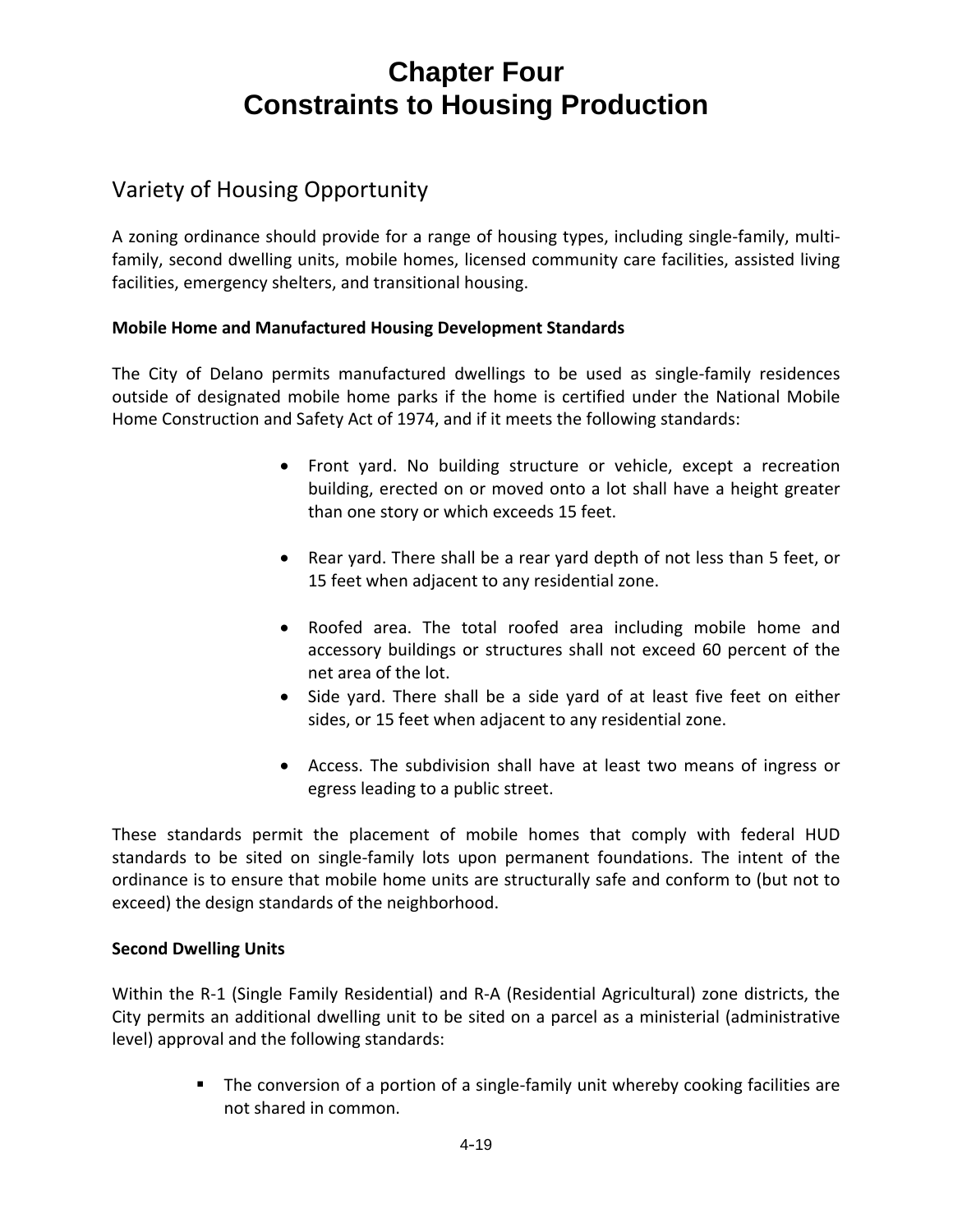- The addition of a separate unit onto the existing single-family unit.
- The creation of a separate detached unit on the lot or parcel in addition to the existing single‐family unit.
- A detached mobile home or manufactured housing unit may be used as a second unit provided it is placed on a permanent foundation and meets all the requirements of the Delano Zoning Ordinance.
- **The second unit shall clearly be a subordinate part or accessory to the existing** single-family dwelling located on the lot or parcel. The second unit shall not more than 50 percent of the floor area (excluding garage) of the main single‐ family dwelling.
- The second unit must maintain the scale of adjoining residences and blend into the existing setting by use of appropriate building form, height, materials, colors and landscaping appropriate to that setting.
- No more than one second unit may be created within a single-family dwelling.
- One additional paved off-street parking space shall be provided for the second unit, which is in addition to the off‐street parking requirements for the principal single‐family home.
- o The additional dwelling is required to be metered separately from the main unit for gas, electricity, and water/sewer services.

### **Emergency and Transitional Housing**

Emergency shelters provide short-term shelter (usually for up to six months of stay) for homeless persons or persons facing other difficulties, such as domestic violence. The Zoning Ordinance does not currently contain provisions for emergency housing. Transitional housing provides longer‐term housing (at least six months), coupled with supportive services such as job training and counseling, to individuals and families who are transitioning to permanent housing.

Recent revisions to State law require jurisdictions to identify adequate sites for housing that will be made available through appropriate zoning and development standards to facilitate and encourage the development of a variety of housing types for all income levels, including emergency shelters, transitional housing and supportive housing (Section 65583 $\left(\frac{e}{1}\right)$  of the Government Code). State HCD and subsequent court decisions have interpreted this as a requirement for local governments to specify which zone(s) permit such facilities, and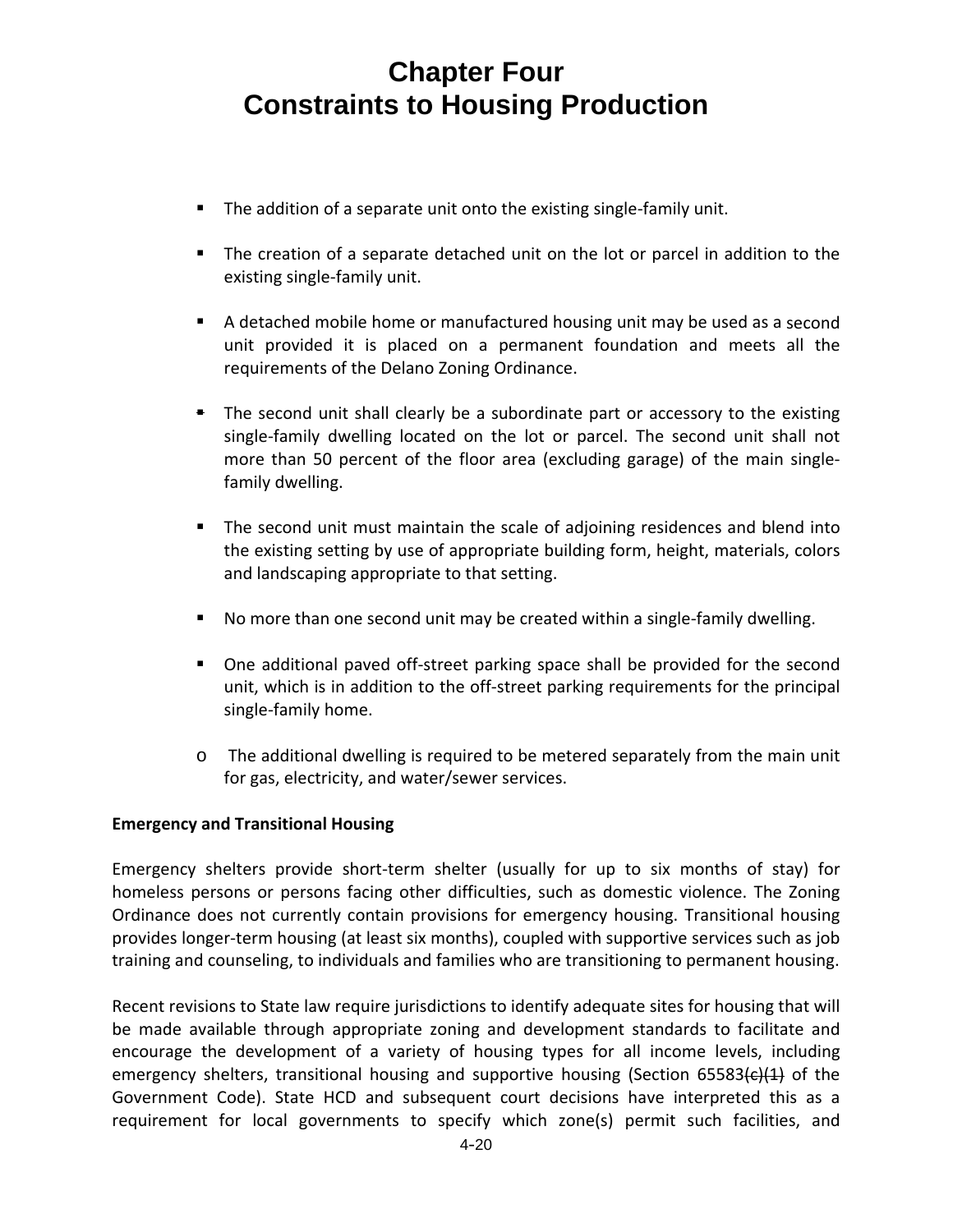implement permit processes that both facilitate and encourage the development of such housing. To facilitate the development of emergency housing and comply with State law<sup>1</sup>, the City will amend the Zoning Ordinance to permit emergency shelters by right in a specific zones. The City will investigate permitting emergency shelters in the General Commercial (GC), Downtown Commercial (DC) and (Multiple Family Residential) R‐3 zone districts. It is believed that these zones, since they are generally more centrally located, will afford residents better access to medical, counseling, commercial and transit services. There are between 10 and 15 vacant sites of one acre or less that could be developed for emergency shelters within these zones. The City will also allow the establishment of transitional and supportive housing that function as residential uses in residential zones, with processes that are no more restrictive than for those of similar residential uses.

#### **Supportive Housing**

1

Consistent with State law, the City facilitates the development of supportive housing in the form of residential care facilities by treating licensed facilities that serve six or fewer persons as standard residential uses. In addition, the City conditionally permits small residential care facilities (six or fewer persons) in some commercial zones. Large residential care facilities serving seven or more persons and nursing homes are conditionally permitted in the R‐2 and R‐3 zones, as well in the City's commercial zones. There are no minimum separation distance requirements for such residential uses.

### Special Needs ‐ Persons with Disabilities – Accommodations Ordinance

In November, 2009, the Delano City Council adopted a Reasonable Accommodations ordinance to allow for accommodations in its zoning and land use regulations, policies and practices when needed to provide an individual with a disability an equal opportunity to use and occupy a dwelling. The United States Fair Housing Act prohibits discrimination in housing on the basis of race, color, religion, sex, national origin, familial status, and disability. One type of disability discrimination prohibited by the Act is the refusal to make reasonable accommodations in rules, policies, practices, or services when such accommodations may be necessary to afford a person with a disability the equal opportunity to use and enjoy a dwelling.

A "reasonable accommodation" is a change, exception, or adjustment to a rule, policy, practice, or service that may be necessary for a person with a disability to have an equal opportunity to use and enjoy a dwelling, including public and common use spaces. Since rules, policies, practices, and services may have a different effect on persons with disabilities than on other persons, treating persons with disabilities exactly the same as others will sometimes deny them

<sup>&</sup>lt;sup>1</sup> On October 15, 2007, Governor Arnold Schwarzenegger signed into law SB 2 which amends Government Code Sections 65582, 65583, and 65589.5 of State Housing Element Law. This legislation requires local jurisdictions to strengthen provisions for addressing the housing needs of the homeless, including the identification a zone or zones where emergency shelters are allowed as a permitted use without a conditional use permit. This legislation took effect January 1, 2008 and will apply to jurisdictions with housing elements due June 30, 2008 and after.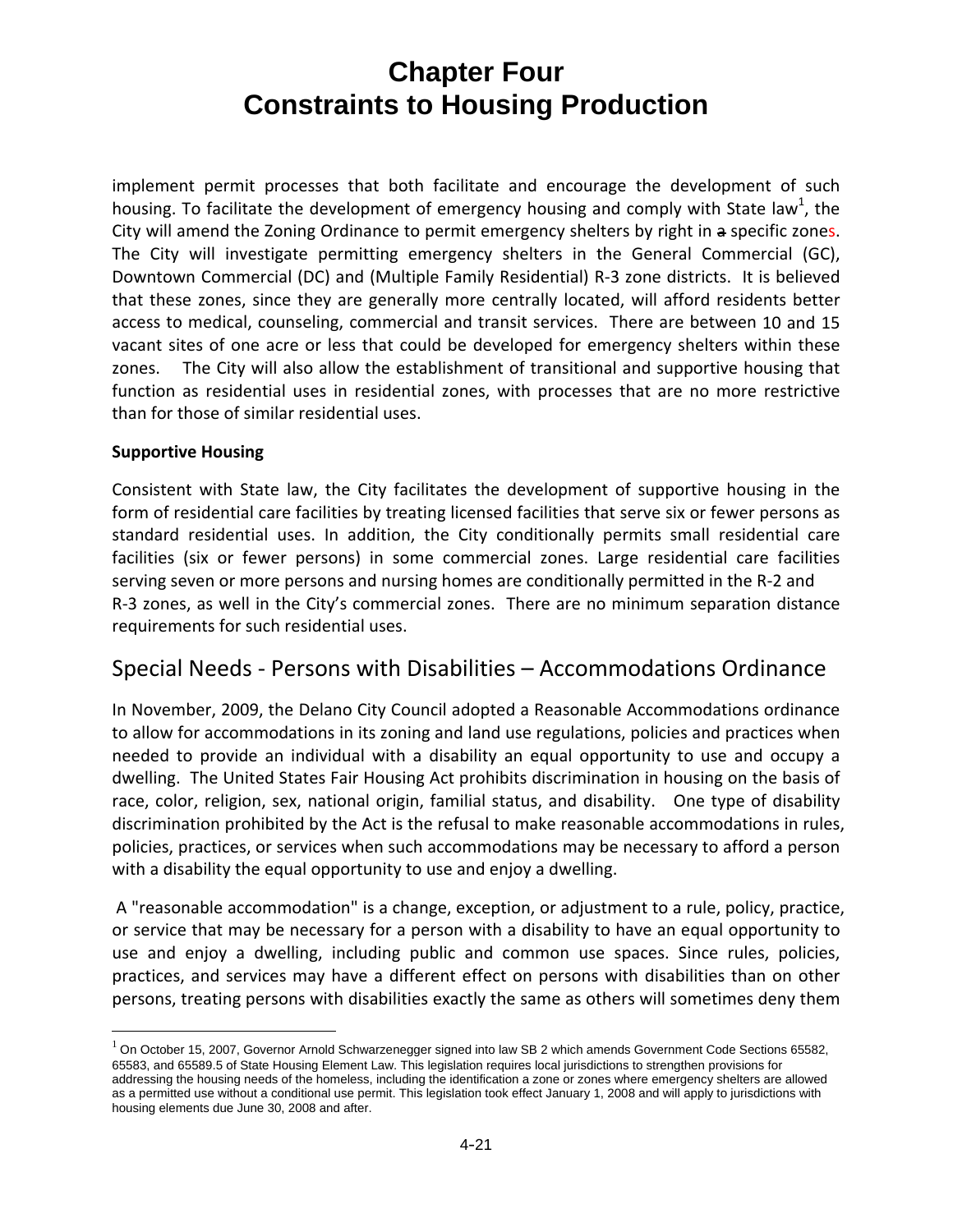an equal opportunity to use and enjoy a dwelling. The Fair Housing Act makes it unlawful to refuse to make reasonable accommodations to rules, policies, practices, or services when such accommodations may be necessary to afford persons with disabilities an equal opportunity to use and enjoy a dwelling. To show that a requested accommodation may be necessary, there must be an identifiable relationship, or nexus, between the requested accommodation and the individual's disability. Adoption of this amendment provides a procedure for the City to review specific requests for modifications to building or zoning standards when necessary to assure the accessibility and livability of housing units. A process for appeal of an administrative decision by City staff to the City Council is provided for. An extension of time for use of an approval of a modification for a reasonable accommodation is also provided.

As discussed above, the City of Delano does provide for alternative housing modes for disabled persons, including manufactured housing, second dwelling units, and supportive housing arrangements. The recently‐adopted accommodations ordinance establishes a process whereby exceptions can be sought from building code and zoning development standards to address the needs of physically disabled persons. With this process in place, reasonable adjustments to existing codes and standards can be made as needed. However, one constraint that can be addressed is the requirement for payment of development impact fees for a new dwelling in order to construct a second dwelling unit on a single family lot. A second dwelling unit may be an affordable option for the housing of the elderly or disabled close to family or relatives residing on the same lot, which facilitates necessary caregiving. The requirement for payment of development impact fees of approximately \$14,000 can act as a severe constraint to using this kind of housing. A program for evaluating the possible reduction of these fees as feasible for accessory dwelling units is included in the list of programs in Chapter 6 of the Housing Element Update.

### Homeless/Emergency Housing Needs

The needs of homeless individuals and families include emergency shelter, transitional housing, and supportive housing, as well as counseling and job training services. A recent count (January, 2011) conducted by the City in cooperation with the Kern County Homeless Collaborative in conjunction with the United Way has identified 30 unsheltered homeless persons in Delano, including two adults with a total of two children. No homeless shelter facilities are available in Delano; within the City of Bakersfield – 30 miles distant – are the Kern Linkage, Bakersfield Homeless Center, and Bakersfield Rescue Mission. Kern Linkage serves the mentally disabled homeless within Kern County, and provides information referral, case management, counseling and other services. The Bakersfield Homeless Center serves the Delano area, and provides medical and dental care, clothes and supplies, and a school program for children. The Bakersfield Rescue Mission serves single men and women. Medical, dental and nutritional services, and drug and alcohol abuse treatment, parent education, financial counseling and job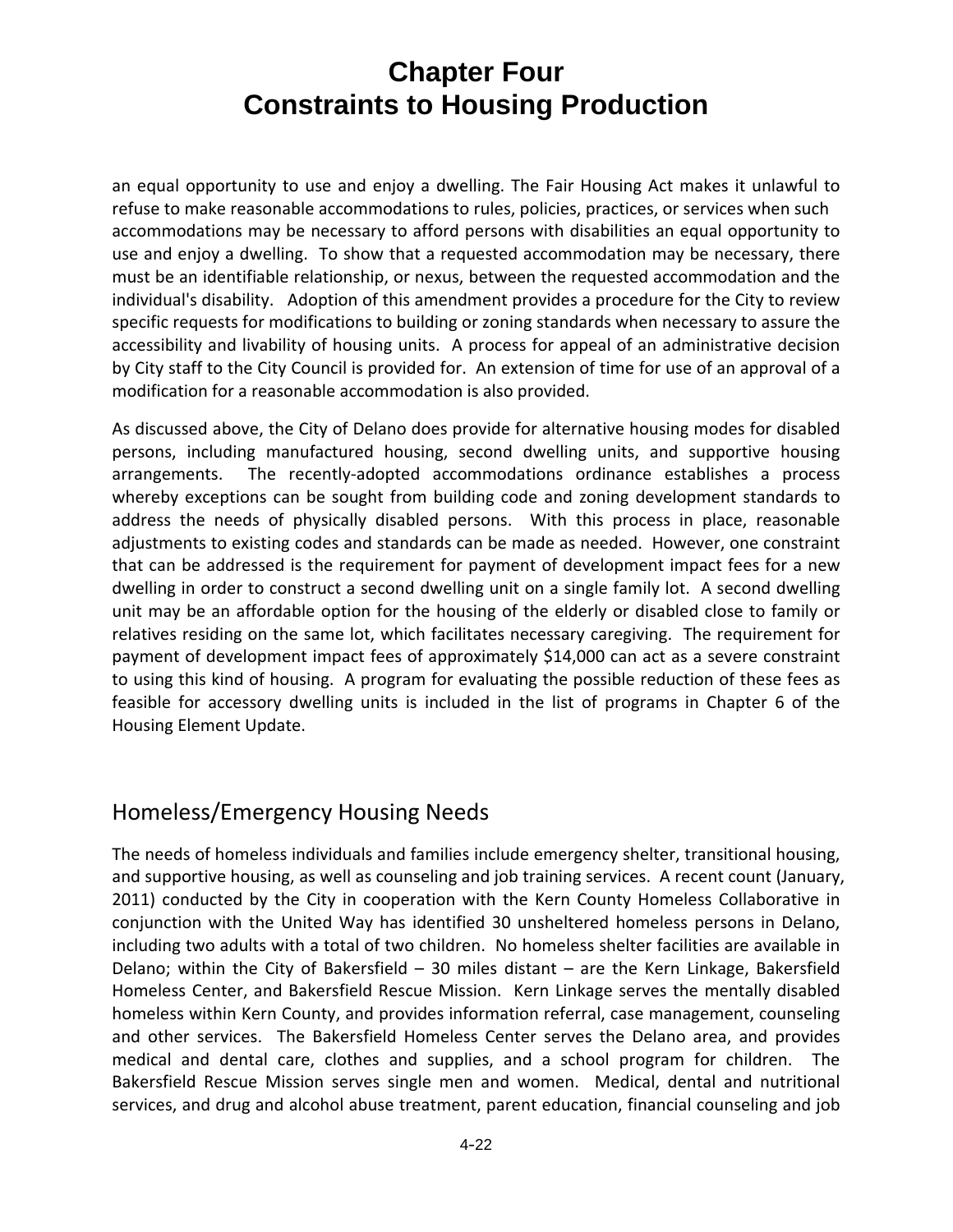search assistance services are also provided. A one year rehabilitative residential program is provided for clients. The City of Delano participates in the Kern County Continuum of Care program.

### Farmworker Population

According to the 2000 Census, between 25 and 30 per cent of employed persons within the City of Delano work in agriculture or related industries. Agricultural employment is characterized by a high percentage of seasonal, rather than permanent, employment during harvest periods. A portion of the seasonal force are migrant workers who are unable to return to their primary residence each day. Farmworker households face particular difficulties in obtaining adequate housing due to lower incomes, the limited availability of affordable units, and overcrowding due to family size.

The City of Delano has one 35 unit farmworker residential project consisting of rentals within single family, detached dwellings. The Casa Hernandez is a 79 unit multiple family project for retired Farmworker households.

The Goals and Policies section (Chapter 4) has a program (2.1.8) for the city to partner with and encourage non‐profit organizations to develop farmworker housing projects to increase the supply for this needs group. Another program (2.1.18) to amend the Zoning Ordinance to bring it into compliance with State standards to encourage and facilitate the development of a variety of housing types for Farmworker housing. The zone amendment is to be completed within one year of adoption of the Housing Element Update.

### Non‐Governmental Constraints

### Cost of Land

Due to the downturn in the housing market which has occurred since 2007, the cost of land in the Delano area has substantially decreased, thereby lessening this factor as a constraint to the construction of affordable housing. Current information on the cost of undeveloped land is sparse, but it appears that \$40,000 per acre of unimproved residentially designated land is a representative figure.

### Cost of Construction

According to a construction cost index<sup>2</sup> for Southern California provided by the City of Delano Building Division in late 2010, construction costs for a typical one story single family dwelling range from \$93.10 per square foot for an economy level 1,000 square foot house to \$157.80 per square foot for an estate type dwelling of 3,000 square feet. Standard construction in the middle of this range is \$120.60 per square foot for a 1,600 square foot home, or a total of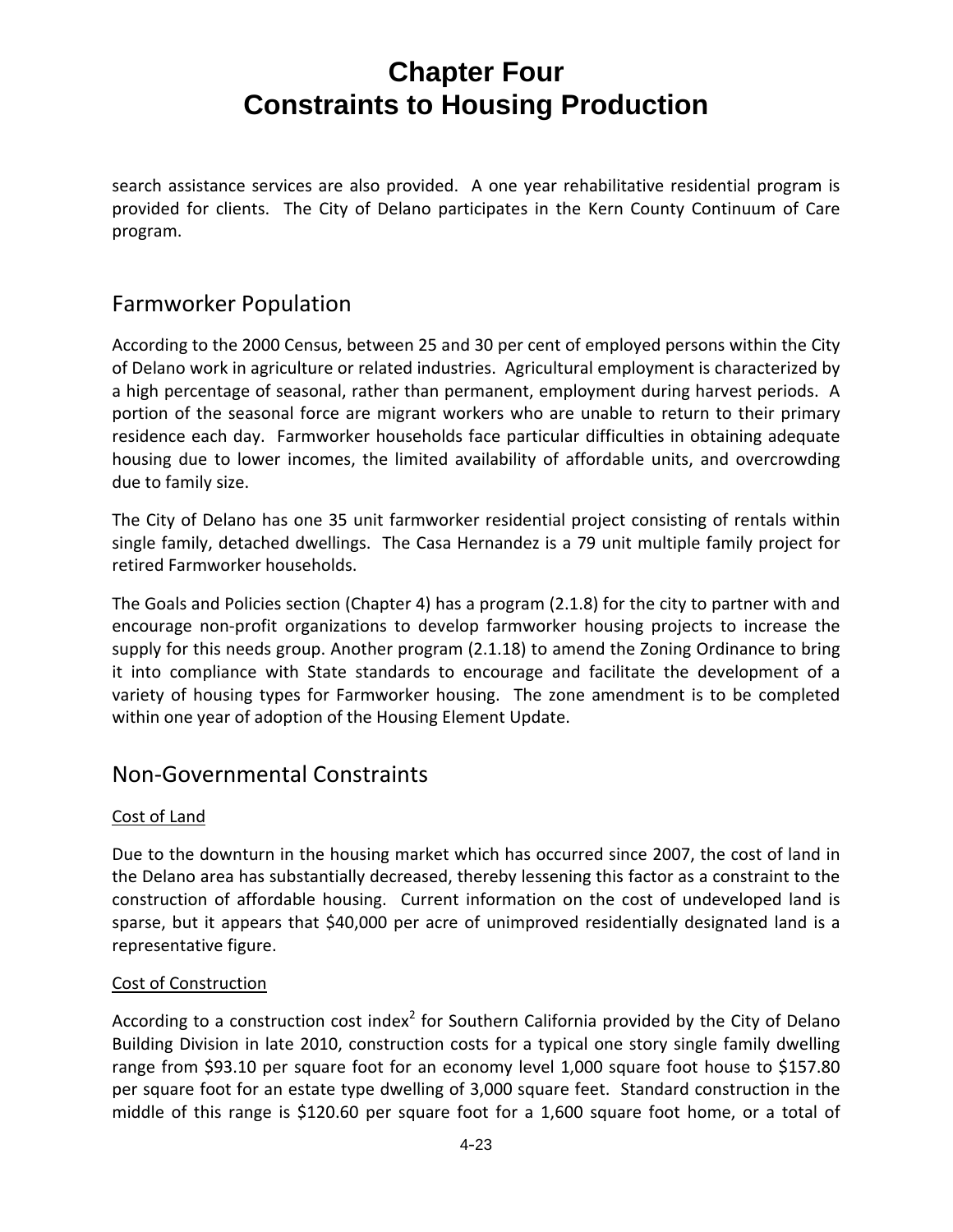\$193,000, excluding land costs, financing and other related costs. All figures assume wood siding on a wood stud frame. Construction costs vary upward for brick or stone veneer or concrete block construction. According to this cost index, a 1,500 square foot economy level home can be constructed for about \$140,000 using stucco on a wood stud frame.

#### Availability of Financing $3$

A key aspect of fair housing choice is equal access to credit for the purchase or improvement of a home. Lending policies and requirements related to credit history, current credit rating, employment history, and general character of applicants permit lenders to use a great deal of discretion and in the process deny loans even though the prospective borrower would have been an acceptable risk. This section reviews the lending practices of financial institutions and the access to home loans for minorities and all income groups.

Discriminatory practices in home mortgage lending have evolved in the last five to six decades. In the 1940s and 1950s, racial discrimination in mortgage lending was easy to spot. From government sponsored racial covenants to the redlining practices of private mortgage lenders and financial institutions, minorities were denied access to home mortgages in ways that severely limited their ability to purchase a home. Today, discriminatory lending practices are more subtle. While mortgage loans are readily available in low income minority communities, by employing high pressure sales practices and deceptive tactics, some mortgage brokers push minority borrowers into higher‐cost subprime mortgages that are not well suited to their needs and can lead to financial problems. Consequently, minority consumers continue to have less-than-equal access to loans at the best price and on the best terms that their credit history, income, and other individual financial considerations merit.

In the past, fair lending practices were not always employed by financial institutions. Credit market distortions and other activities such as redlining prevented some groups from equal access to credit. The passage of the Community Reinvestment Act (CRA) in 1977 was designed to improve access to credit for all members of the community. The CRA is intended to encourage regulated financial institutions to help meet the credit needs of entire communities, including low- and moderate-income neighborhoods. The CRA requires that each insured depository institution's record in helping meet the credit needs of its entire community be evaluated periodically. That lending record is taken into account in considering an institution's application for deposit facilities, including mergers and acquisitions. In tandem with the CRA, the Home Mortgage Disclosure Act (HMDA), initially enacted in 1975 and substantially expanded in 1989, required banks to disclose detailed information about their mortgage

\_\_\_\_\_\_\_\_\_\_\_\_\_\_\_\_\_\_\_\_\_\_\_\_\_\_\_\_\_\_\_\_\_\_ 2. www.saylor.com accessed 11/19/10

<sup>3.</sup> Section on Availability of Financing is taken from City of Delano Analysis of Impediments to Fair Housing Choice, June 2009, prepared by The Ramsey Group consulting firm, Fresno, California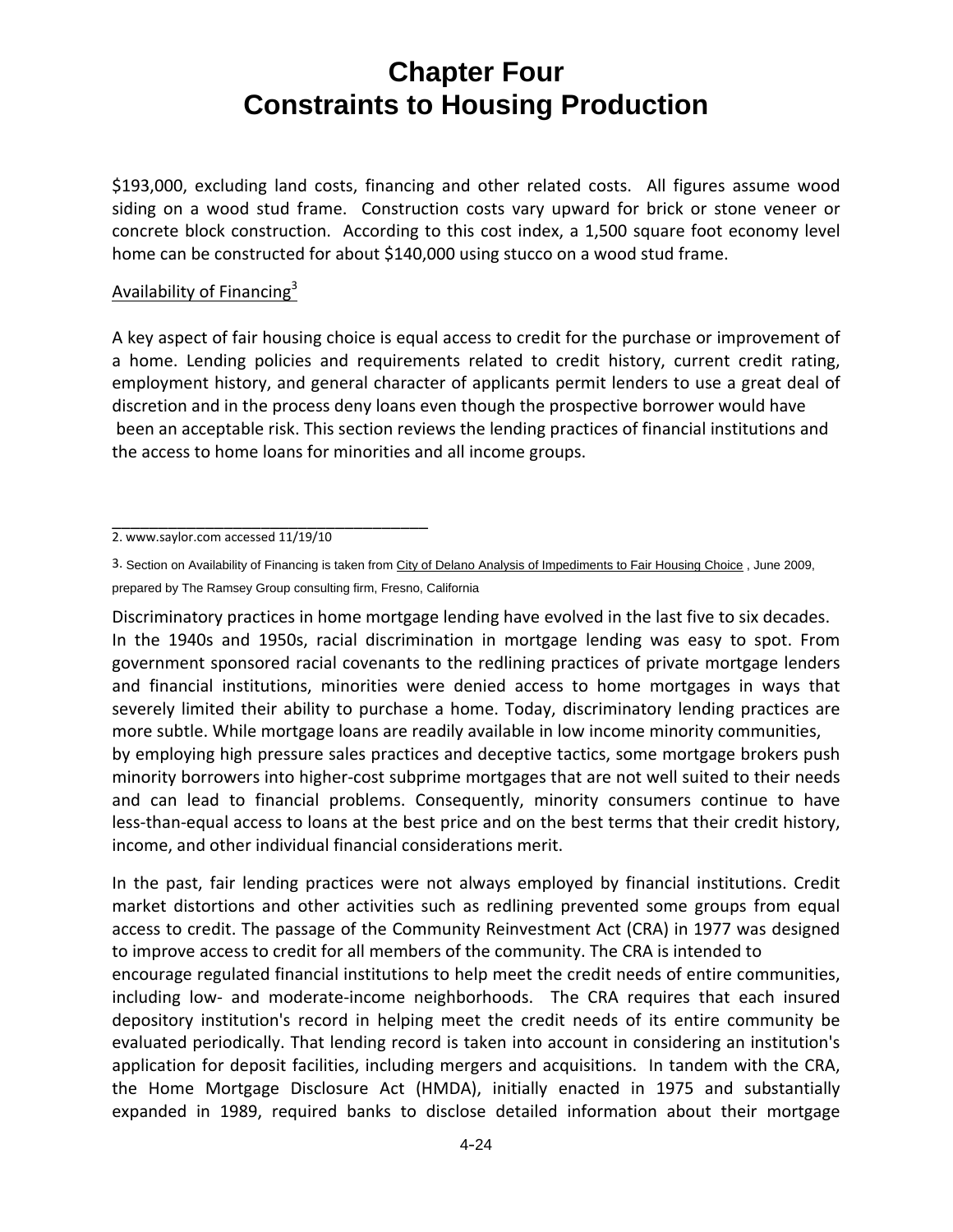lending. The law aimed to curb discrimination in such lending to create more equal opportunity to access credit. The disclosure requirement compelled banks, savings and loan associations, and other lending institutions to report annually the amounts and geographical distribution of their mortgage applications, origins, and purchases disaggregated by race, gender, annual income, and other characteristics. The data, collected and disclosed by the Federal Financial Institutions Examination Council, were made available to the public and to financial regulators to determine if lenders were serving the housing needs of the communities where they were located.

Detailed HMDA data for conventional and government‐backed home purchase and home improvement loans in Delano are presented in Tables 4‐8 through 4‐9. HMDA data provides some insights regarding the lending patterns that exist in a community. However, the data are only an indicator of potential problems; the data lack the financial details of the loan terms to conclude definite redlining or discrimination exists.

### Conventional versus Government‐Backed Financing

Conventional financing involves market‐rate loans provided by private lending institutions such as banks, mortgage companies, savings and loans, and thrift institutions. To assist lower‐ and moderate‐income households that may have difficulty in obtaining home mortgage financing in the private market due to income and equity issues, several government agencies offer loan products that have below market rate interests and are insured ("backed") by the agencies. Sources of government backed financing include loans insured by the Federal Housing Administration (FHA), the Department of Veterans Affairs (VA), and the Rural Housing Services/Farm Service Agency (RHA/FSA). Often government‐backed loans are offered to the consumers through private lending institutions. Local programs such as first‐time homebuyer and rehabilitation programs are not subject to HMDA reporting requirements.

### Conventional Home Loans

### **Home Purchase Loans**

According to the 2007 HMDA data, 3032 households (Table 4‐7) applied for conventional or government backed home loans in the City of Delano that year. Of this number, 2399 loans were approved, an approval rate of nearly 80 percent. This rate was higher than the 75percent rate of approval in the Bakersfield Metropolitan Statistical area at large, of which Delano is a part.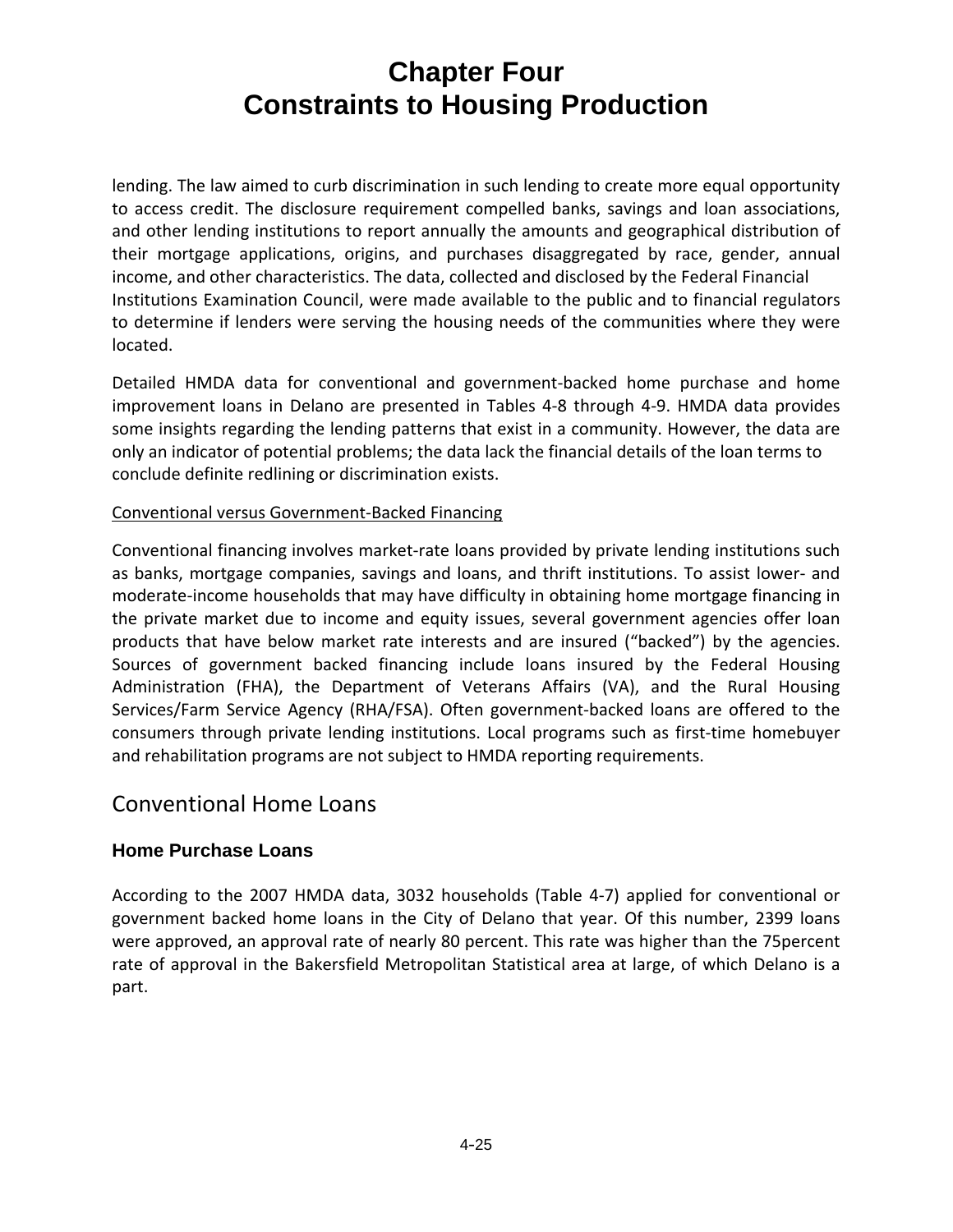#### **Table 4-9 Disposition of Home Purchase Loan Applications by Race of Applicant: 2007**

| <b>Race/Ethnicity</b>                     | Total Applications | <b>Approved</b> | Amount*   | <b>Denied</b> | Amount    |
|-------------------------------------------|--------------------|-----------------|-----------|---------------|-----------|
| American Indian or Alaska Native          | 67                 | 53              | \$8.608   | 14            | \$2,286   |
| Asian                                     | 372                | 278             | \$49.310  | 94            | \$16.472  |
| <b>Black or African American</b>          | 19                 | 15              | \$ 2.776  |               | \$977     |
| Hispanic                                  | 1.736              | 1356            | \$217.508 | 378           | \$61,567  |
| Native Hawaiian or Other Pacific Islander | 118                | 93              | \$16.759  | 25            | \$4,780   |
| White                                     | 220                | 186             | \$31.919  | 34            | \$6.604   |
| Not Applicable/ Not Provided              | 500                | 418             | \$74.988  | 82            | \$14.592  |
| Totals                                    | 3032               | 399             | \$401.868 | 585           | \$113,873 |

Source: 2007 Data- Home Mortgage Disposition Act (HMDA)

\*Amounts are in millions

Among ethnic groups, Hispanics had the highest proportion of loan applications, with more than 57 percent, followed by Asians with 12 percent, and Whites with 7 percent. The high proportion of applications from Hispanics is consistent with the large Hispanic population in the community. Similarly, the percentage of applications from Asian households is proportional to the City's population of Asian households. However, White households comprised nearly 26 percent of the City's population in 2000 but only 7 percent of loan applications in 2007. The majority (88 percent) of loan applications were received from households earning 120 percent or more than the median income. However, approval rates were actually higher for households earning incomes between 50 and 120 percent of the median income. Households earning less than 50 percent of the median income had the lowest approval rates and the highest rates of denial.

The HMDA data reveals a drastic shift since 1999, when nearly half of the applications for conventional home purchase loans were received from low income and moderate‐income applicants. The sharply increasing housing prices that occurred in the first part of the decade priced many lower‐income applicants out of the housing market.

#### **Table 4-10 Percent of Disposition of Home Purchase Loans by Race versus Delano Population by Race**

| <b>Race/Ethnicity</b>            | % of Total<br><b>Applications</b> | % of Total<br><b>Population</b> |  |
|----------------------------------|-----------------------------------|---------------------------------|--|
| American Indian or Alaska        |                                   |                                 |  |
| Native                           | 2.2%                              | 1.0%                            |  |
| Asian                            | 12.0%                             | 15.9%                           |  |
| <b>Black or African American</b> | 0.6%                              | 5.6%                            |  |
| Hispanic                         | 57.0%                             | 49.9%                           |  |
| Native Hawaiian or Other         |                                   |                                 |  |
| Pacific Islander                 | 3.9%                              |                                 |  |
| Whites                           | 7.0%                              | 26.2%                           |  |
| Not applicable                   | 17.84                             | 1.4%                            |  |
| Total                            | 100%                              | 100%                            |  |

Source: US Census 2000 and HMDA data, 2007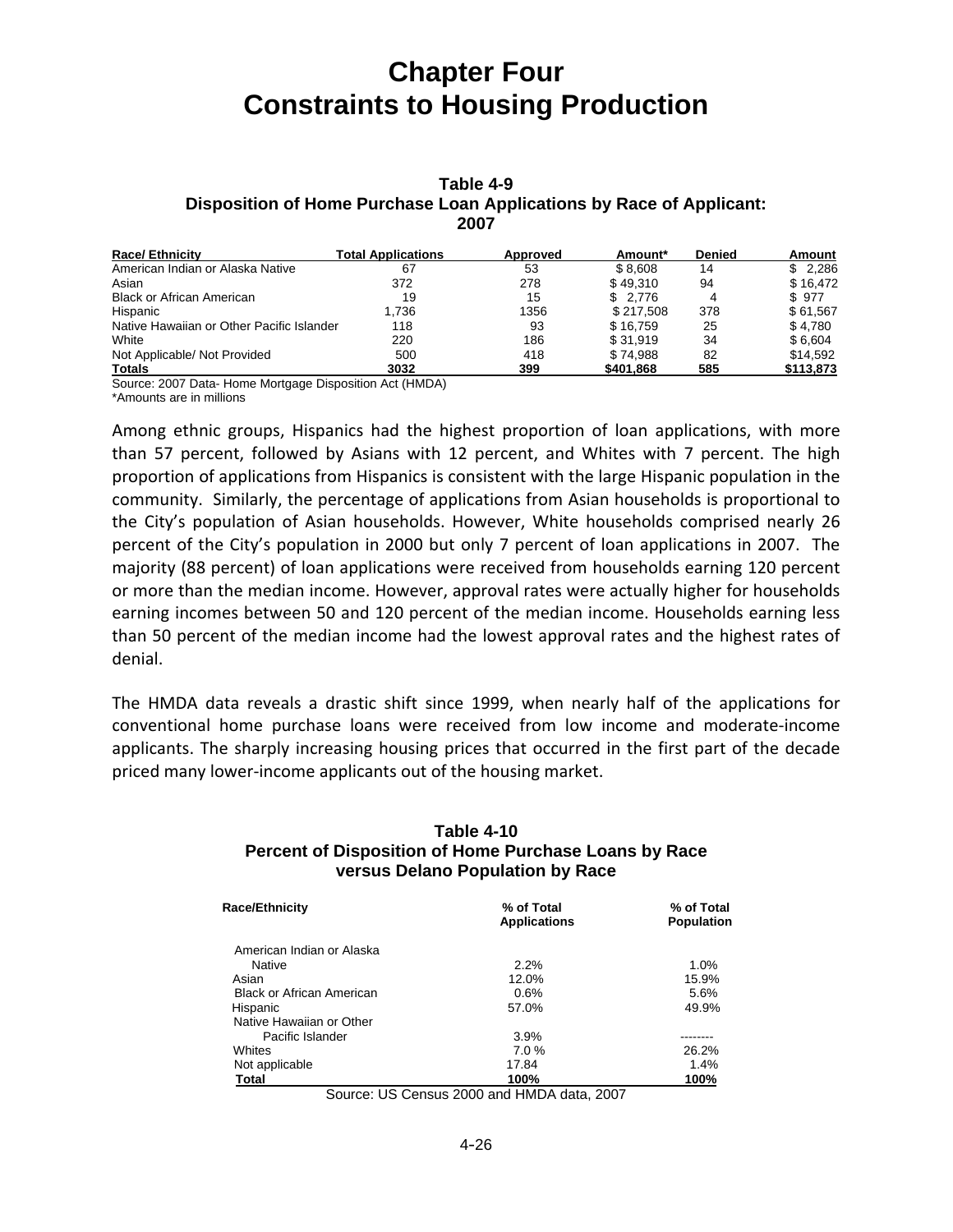According to Table 4‐9, there is no significant under‐representation amongst African – Americans, Asians and American Indians' in the homeownership market within the City of Delano, varying not more or less than 7 percent. Conversely, Whites are significantly under‐represented in the homeownership market with a percentage difference of 19.2 percent less than their total population, the highest amongst all Race/ Ethnic groups. An analysis of differences in loan approval rates by race/ethnicity and income separately does not always reveal important differences among groups. In fact, all ethnic/ race applicants within the City of Delano had a significantly high approval rate (73 percent). For this reason, an analysis of lending patterns for both race/ethnicity and income together helps reveal differences among applicants of different races/ethnicities of the same income levels. While this analysis provides a more in-depth look at lending patterns, it still cannot provide a reason for any discrepancy. Aside from income, many other factors can contribute to the availability of financing, including credit history, the availability and amount of a down payment, and knowledge of the home buying process, among others. The HMDA data does not provide insight into these and many other factors. However, the City should continue to monitor the approval rates among racial and ethnic groups, and continue to take appropriate actions to remove barriers to financing, including credit counseling, down payment assistance, and home buyer education programs.

#### Conventional versus Government‐Backed Home Loans

Usually, low‐income households have a much better chance of getting a government‐assisted loan than a conventional loan. However, the recent lending market offered sub-prime loan options such as zero percent down, interest-only, and adjustable loans. As a result, government‐backed loans have been a less attractive option for many households. According to 2007 HMDA data, 99 percent of all home purchase loans were conventional within the City of Delano. With the recent difficulties in the sub-prime housing market, however, this option is no longer available, and many households are facing foreclosure. In response, the federal government in September 2007 created a government‐insured foreclosure avoidance initiative, FHASecure, to assist tens of thousands of borrowers nation-wide in refinancing their subprime home loans.

According to 2007 HMDA data, less than 1 percent (18) of all home purchase applications that year within the City of Delano were government- backed loans. Of this percentage, only 61 percent were approved, which is a lower than the 80 percent approval rate of all home purchase applications that year. As government‐backed loans are again publicized and subprime loans are less of an option to borrowers, the increased use of government‐backed loan applications is likely. However, expanded marketing to assist potential homeowners in understanding the requirements and benefits of these loans may be necessary.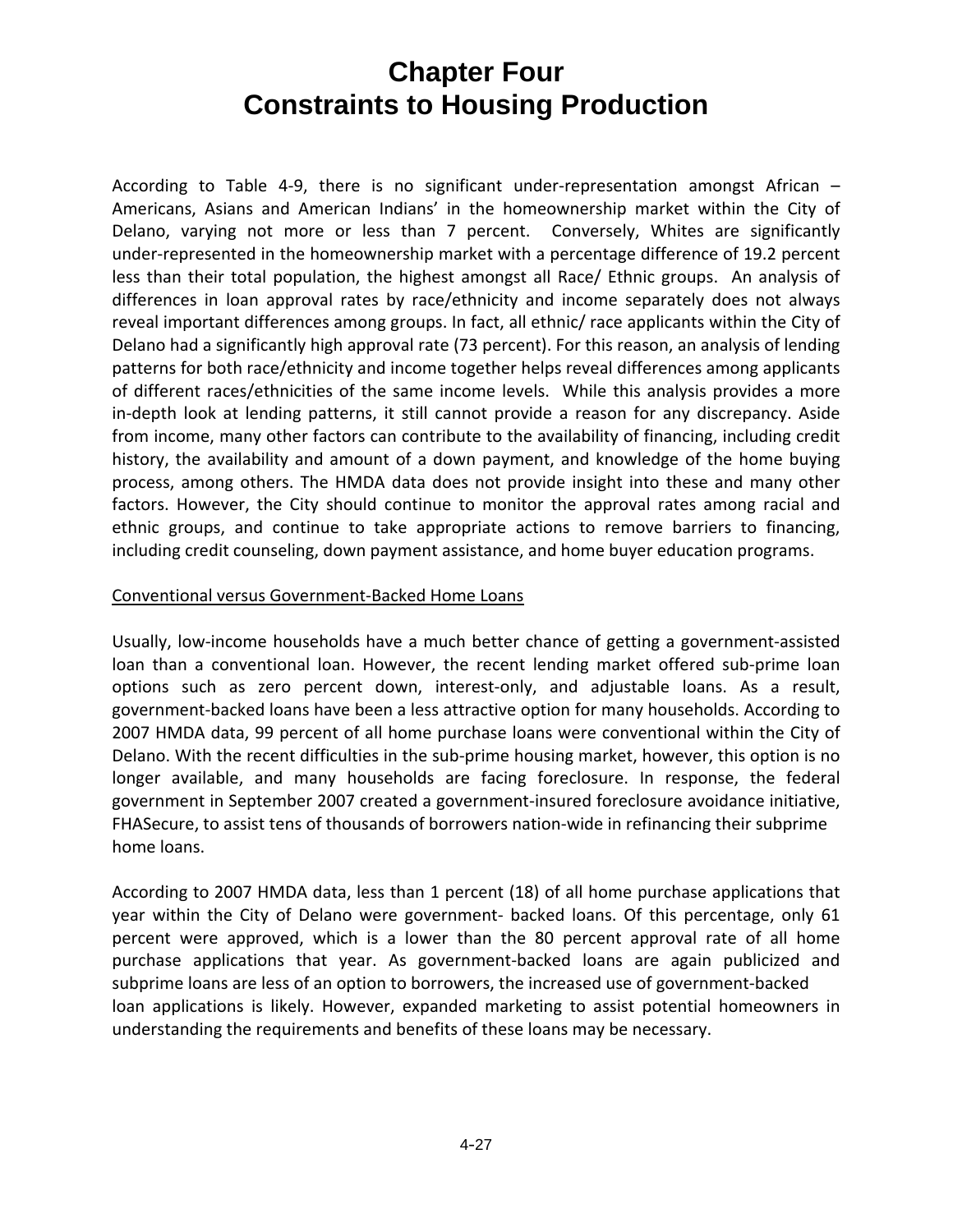#### Sub‐prime Lending

According to the Federal Reserve, "prime" mortgages are offered to persons with excellent credit and employment history and income adequate to support the loan amount. "Sub‐prime" loans are loans to borrowers who have less-than-perfect credit history, poor employment history, or other factors such as limited income. By providing loans to those who do not meet the credit standards for borrowers in the prime market, sub-prime lending can and does serve a critical role in increasing levels of homeownership. Households that are interested in buying a home but have blemishes in their credit record, insufficient credit history, or non-traditional credit sources, may be otherwise unable to purchase a home. The sub‐prime loan market offers these borrowers opportunities to obtain loans that they would be unable to realize in the prime loan market.

Sub-prime lenders generally have interest rates that are higher than those in the prime market, and often lack the regulatory oversight required for prime lenders because they are not owned by regulated financial institutions. In the recent past, however, many large and well‐known banks became involved in the sub‐prime market either through acquisitions of other firms or by initiating loans that were sub‐prime directly.

While sub-prime lending cannot in and of itself be equated with predatory lending, studies have shown a high incidence of predatory lending in the subprime market9. Unlike in the prime lending market, overly high approval rates in the sub‐prime market is a potential cause for concern when the target clients are considered high risk. Many large banks have also been involved in the subprime market but are not identified as subprime lenders exclusively. The HMDA data does not provide information on which loans were sub-prime loans. As such, analysis on this topic is difficult. However, the high approval rate of any lending institution within the City of Delano may indicate a concern related to overly aggressive lending practice.

Beginning in 2006, increases in interest rates resulted in an increased number of foreclosures for households with sub‐prime loans when a significant number of subprime loans with variable rates began to convert to fixed-rate loans at much higher interest rates. The number of mortgage default notices filed against homeowners reveals foreclosure rates in specific areas. In the fourth quarter of 2008, Kern County's foreclosure activity accelerated from 2,196 to 2,566. As a result, 370 (or 16.8 percent) more homeowners received notices of loan default from their mortgage bankers. Of those receiving default notices, 1,512 (or 58.9 percent) lost their homes. Compared with four quarters ago, the foreclosure activity slowed by 2.5 percent.

According to a City of Delano Realtor participating in the Citizen Advisory Committee, the foreclosure market is the "only" market in Delano. In support of this statement, as of April 20th, 2009 there were 322 foreclosed homes advertised for sale versus only 61 resales. There were no new homes listed.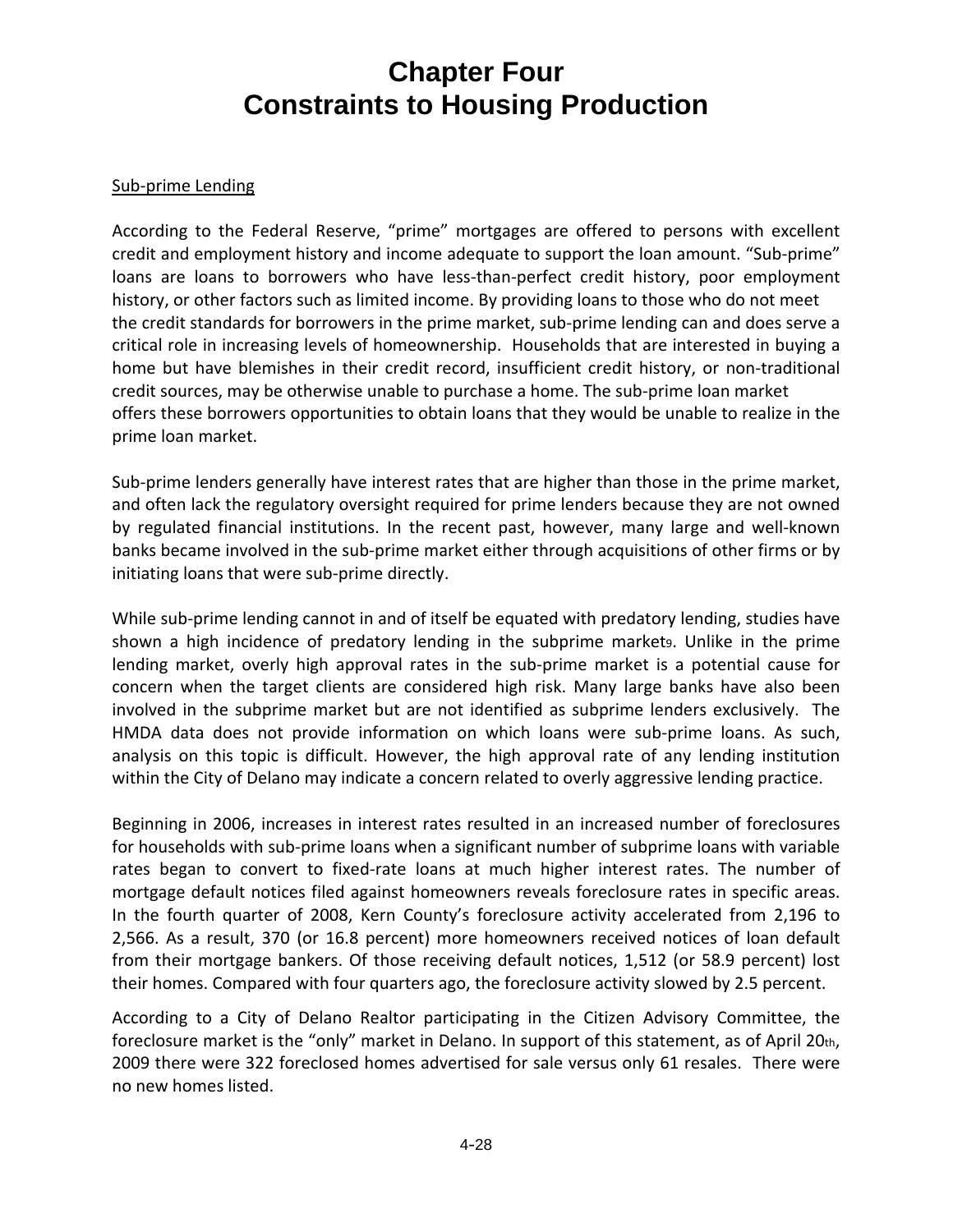#### Predatory Lending

With an active housing market, potential predatory lending practices by financial institutions may arise. Predatory lending involves abusive loan practices usually targeting minority homeowners or those with less-than perfect credit histories. The predatory practices typically include high fees, hidden costs, and unnecessary insurance and larger repayments due in later years. One of the most common predatory lending practices is placing borrowers into higher interest rate loans than called for by their credit status. Although the borrowers may be eligible for a loan in the "prime" market, they are directed into more expensive and higher fee loans in the "sub‐prime" market. In other cases, fraudulent appraisal data is used to mislead homebuyers into purchasing over-valued homes, or fraudulent or misrepresented financial data is used to encourage homebuyers into assuming a larger loan than can be afforded. Both cases almost inevitably result in foreclosure. In recent years, predatory lending has also penetrated the home improvement financing market. Seniors and minority homeowners are the usual targets. In general, home improvement financing is more difficult to obtain than home purchase financing. Many homeowners have a debt‐to income ratio that is too high to qualify for home improvement loans in the prime market and become targets of predatory lending in the sub-prime market. Seniors are often swindled into installing unnecessary devices or making unnecessary improvements that are bundled with unreasonable financing terms. Predatory lending is a growing fair housing issue. Predatory lenders who discriminate get some scrutiny under the Fair Housing Act of 1968, which requires equal treatment in terms and conditions of housing opportunities and credit regardless of race, religion, color, national origin, family status, or disability. This applies to loan originators as well as the secondary market. The Equal Credit Opportunity Act of 1972 requires equal treatment in loan terms and availability of credit for all of the above categories, as well as age, sex, and marital status. Lenders that engage in predatory lending would violate these Acts, if they target minority or elderly households to buy higher priced and unequal loan products; treat loans for protected classes differently than those of comparably credit‐ worthy White applicants; or have policies or practices that have a disproportionate effect on the protected classes. Data available to investigate the presence of predatory lending are extremely limited. At present, HMDA data are the most comprehensive data available for evaluating lending practices. However, as discussed before, HMDA data lack the financial details of the loan terms to conclude any kind of predatory lending. Efforts at the national level are pushing for increased reporting requirements in order to curb predatory lending.

The State of California has enacted additional measures designed to stem the tide of predatory lending practices. A law (Senate Bill 537) signed by Governor Gray Davis provided a new funding mechanism for local district attorneys' offices to establish special units to investigate and prosecute real estate fraud cases. The law enabled county governments to establish real estate fraud prosecution units. Furthermore, Governor Davis signed AB 489 in October 2001, a predatory lending reform bill. The law prevents a lender from basing the loan strictly on the